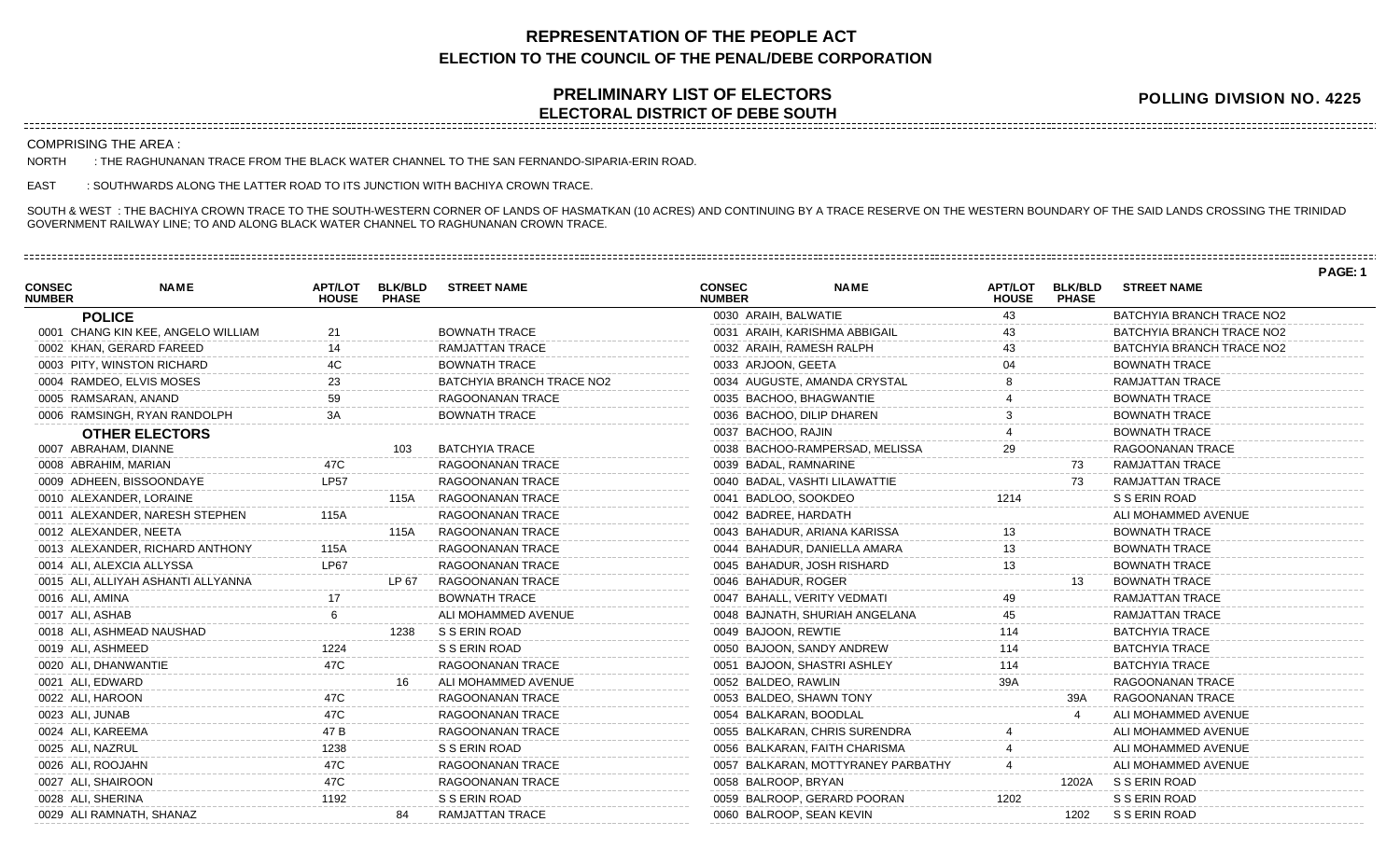| <b>CONSEC</b><br><b>NUMBER</b> | NAME                                               | <b>APT/LOT</b><br><b>HOUSE</b> | <b>BLK/BLD</b><br><b>PHASE</b> | <b>STREET NAME</b>     | <b>CONSEC</b><br><b>NUMBER</b> | <b>NAME</b>                        | APT/LOT<br><b>HOUSE</b> | <b>BLK/BLD</b><br><b>PHASE</b> | <b>STREET NAME</b>                                | <b>PAGE: 2</b> |
|--------------------------------|----------------------------------------------------|--------------------------------|--------------------------------|------------------------|--------------------------------|------------------------------------|-------------------------|--------------------------------|---------------------------------------------------|----------------|
|                                | 0061 BALROOP, THANMATIE SHAKUNTALA                 | 1202                           |                                | S S ERIN ROAD          | 0106 BOODRAM, GEETA            |                                    |                         | 1230                           | S S ERIN ROAD                                     |                |
|                                | 0062 BALROOP, UKINDRANAND                          |                                |                                | S S ERIN ROAD          | 0107 BOODRAM, JODHAN           |                                    | 2A                      |                                | RAMJATTAN TRACE                                   |                |
| 0063 BASDEO, LAL               |                                                    |                                |                                | RAMJATTAN TRACE        |                                | 0108 BOODRAM, JONATHAN STEPHAN     |                         | 2A                             | RAMJATTAN TRACE                                   |                |
|                                | 0064 BASTIEN-CHARLES, DEIRDRE                      | 5A                             |                                | <b>BOWNATH TRACE</b>   | 0109 BOODRAM, KAVITA           |                                    |                         | 1230                           | S S ERIN ROAD                                     |                |
|                                | 0065 BEHARRY, NALINEE                              |                                | 17                             | <b>BOWNATH TRACE</b>   | 0110 BOODRAM, KEVIN            |                                    |                         | 1C                             | RAMJATTAN TRACE                                   |                |
|                                | 0066 BETAUDIER, DESIREE                            |                                | 45C                            | RAGOONANAN TRACE       | 0111 BOODRAM, KHEMRAJ          |                                    | 1230                    |                                | S S ERIN ROAD                                     |                |
|                                | 0067 BHAGOUTIE, INDRANIE                           |                                | 10                             | SOONDARSINGH TRACE     | 0112 BOODRAM, LYSIE            |                                    | 1B                      |                                | RAMJATTAN TRACE                                   |                |
|                                | 0068 BHAGOUTIE, JAMIE                              | 10                             |                                | SOONDARSINGH TRACE     | 0113 BOODRAM, MICHELLE         |                                    |                         | 1A                             | RAMJATTAN TRACE                                   |                |
|                                | 0069 BHAGOUTIE, JANELLE                            |                                | 10                             | SOONDARSINGH TRACE     | 0114 BOODRAM, MOHAN            |                                    | <b>LP55</b>             |                                | <b>BOWNATH TRACE</b>                              |                |
|                                | 0070 BHAGOUTIE, RAJAN                              | 10                             |                                | SOONDARSINGH TRACE     | 0115 BOODRAM, NEEMRAJ          |                                    | 1230                    |                                | S S ERIN ROAD                                     |                |
|                                | 0071 BHUKAL, AVID SATYAM                           |                                | 66                             | RAGOONANAN TRACE       | 0116 BOODRAM, RADESH           |                                    |                         |                                | RAMJATTAN TRACE                                   |                |
|                                | 0072 BISRAM, LAKHRAM                               |                                |                                | SOONDARSINGH TRACE     | 0117 BOODRAM, RAGBIR           |                                    | 2B                      |                                | RAMJATTAN TRACE                                   |                |
|                                | 0073 BISRAM, MANICKCHAND                           | LP52                           |                                | <b>BOWNATH TRACE</b>   | 0118 BOODRAM, RAKESH           |                                    | 2B                      |                                | RAMJATTAN TRACE                                   |                |
| 0074 BISRAM, MEERA             |                                                    | 11                             |                                | SOONDARSINGH TRACE     | 0119 BOODRAM, RAMESH           |                                    | 2B                      |                                | RAMJATTAN TRACE                                   |                |
| 0075 BISRAM, VICKRAM           |                                                    |                                | 11                             | SOONDARSINGH TRACE     | 0120 BOODRAM, SAMANTHA         |                                    | 2A                      |                                | RAMJATTAN TRACE                                   |                |
|                                | 0076 BISRAM MAHARAJ, SEEKUMARIE                    | LP11                           |                                | SOONDARSINGH TRACE     | 0121 BOODRAM, SARAH            |                                    | 1230                    |                                | S S ERIN ROAD                                     |                |
|                                | 0077 BISSESSAR, RAMNARACE                          | 86                             |                                | <b>RAMJATTAN TRACE</b> | 0122 BOODRAM, SHALLISA         |                                    | 1230                    |                                | S S ERIN ROAD                                     |                |
|                                | 0078 BISSESSAR, SHANTIE                            |                                | 86                             | RAMJATTAN TRACE        | 0123 BOODRAM, SHOBHA           |                                    |                         | 1230                           | S S ERIN ROAD                                     |                |
|                                | 0079 BISSESSAR, SURUJ                              | 69                             |                                | RAMJATTAN TRACE        | 0124 BOODRAM, TARAMATIE        |                                    | <b>LP55</b>             |                                | <b>BOWNATH TRACE</b>                              |                |
| 0080 BISSOO, ALICIA            |                                                    | 29                             |                                | RAMJATTAN TRACE        | 0125 BOODRAM, TOOLSIE          |                                    | 1230                    |                                | S S ERIN ROAD                                     |                |
|                                | 0081 BISSOO, LINCOLN JR NATHANIEL                  | 29                             |                                | RAMJATTAN TRACE        | 0126 BOODRAM, VIJAI            |                                    | 2B                      |                                | RAMJATTAN TRACE                                   |                |
| 0082 BISSOON, KELVIN           |                                                    |                                | 17                             | RAMJATTAN TRACE        | 0127 BRIDGELAL, DENNIS         |                                    |                         | 50                             | BATCHYIA BRANCH TRACE NO.1                        |                |
|                                | 0083 BISSOON, NARESH                               |                                | 14                             | SOONDARSINGH TRACE     |                                | 0128 CAMPO, JISSELLE BERNELLE      |                         | 2                              | ALI MOHAMMED AVENUE                               |                |
| 0084 BISSRAM, AGNES            |                                                    |                                |                                | <b>BOWNATH TRACE</b>   | 0129 CHAITRAM, OMARDAYE        |                                    |                         | 113                            | <b>BOWNATH TRACE</b>                              |                |
| 0085 BOCAS, PHYLLIS            |                                                    | 23                             |                                | RAGOONANAN TRACE       | 0130 CHAITRAM GUNNESS, OMA     |                                    |                         | 23                             | RAGOONANAN TRACE                                  |                |
|                                | 0086 BOCAS-MAHARAJ, ZAMINA                         |                                | 57                             | RAGOONANAN TRACE       | 0131 CHANDLER, CHRISTIANA      |                                    | 15                      |                                | <b>BOWNATH TRACE</b>                              |                |
| 0087 BOODHAI, GEETA            |                                                    |                                | 39                             | RAMJATTAN TRACE        | 0132 CHANDRAKHA, ADESHA        |                                    | LP59                    |                                | <b>BOWNATH TRACE</b>                              |                |
|                                | 0088 BOODHAI, KATRINA BRITNEY                      |                                | 39                             | RAMJATTAN TRACE        |                                | 0133 CHANG KIN KEE, BALICA DEVI    | 21                      |                                | <b>BOWNATH TRACE</b>                              |                |
| 0089 BOODHOO, TARY             |                                                    |                                |                                | RAGOONANAN TRACE       | 0134 CHANG KIN KEE, DALE       |                                    | 21                      |                                | <b>BOWNATH TRACE</b>                              |                |
|                                | 0090 BOODOO, CAMILLE SHALLIMA                      |                                | 19                             | RAGOONANAN TRACE       | 0135 CHANG KIN KEE, JEFFREY    |                                    | 21                      |                                | <b>BOWNATH TRACE</b>                              |                |
| 0091 BOODOO, CHINTA            |                                                    | 19                             |                                | RAGOONANAN TRACE       |                                | 0136 CHANG KIN KEE, MARIO BENEDICT | 21                      |                                | <b>BOWNATH TRACE</b>                              |                |
|                                | 0092 BOODOO, DHANNA                                |                                | 22                             | RAILWAY LINE ROAD      | 0137 CHARLES, ABIOLA ASPHA     |                                    |                         | 2                              | ALI MOHAMMED AVENUE                               |                |
| 0093 BOODOO, JENNI             |                                                    |                                | 134                            | <b>BATCHYIA TRACE</b>  |                                | 0138 CHARLES, ANTHONY IAN GREGORY  |                         | 13                             | ALI MOHAMMED AVENUE                               |                |
| 0094 BOODOO, JULIE             |                                                    | 19                             |                                | RAGOONANAN TRACE       | 0139 CHARLES, CHRISTINE        |                                    |                         | $\mathbf{2}$                   | ALI MOHAMMED AVENUE                               |                |
|                                | 0095 BOODOO, MAHADEO                               | 19                             |                                | RAGOONANAN TRACE       |                                | 0140 CHARLES, CLEMENT CHESTERFIELD | 2                       |                                | ALI MOHAMMED AVENUE                               |                |
|                                | 0096 BOODOO, RAJENDRA MOHAN                        |                                | 19                             | RAGOONANAN TRACE       | 0141 CHARLES, CUTHBERT         |                                    | 5A                      |                                | <b>BOWNATH TRACE</b>                              |                |
|                                | 0097 BOODOO, RAKESH                                | 19                             |                                | RAGOONANAN TRACE       | 0142 CHARLES, ETHAN JARED      |                                    |                         | 5A                             | <b>BOWNATH TRACE</b>                              |                |
| 0098 BOODOO, RISHI             |                                                    | 19                             |                                | RAGOONANAN TRACE       | 0143 CHARLES, STEFAN DOYLE     |                                    |                         | 5A                             | <b>BOWNATH TRACE</b>                              |                |
|                                | 0099 BOODOO, SHANE AVALON                          | 134                            |                                | <b>BATCHYIA TRACE</b>  | 0144 CHATERAM, SAHADEO         |                                    | 113                     |                                | <b>BOWNATH TRACE</b>                              |                |
|                                | 0100 BOODOO-RAMJATTANSINGH, VASHTI                 | 22                             |                                | RAILWAY LINE ROAD      | 0145 CHIN SUE, CALVIN CLINTON  |                                    | <b>LP56</b>             |                                | <b>BATCHYIA TRACE</b>                             |                |
|                                |                                                    |                                | 1Β                             | RAMJATTAN TRACE        |                                |                                    |                         |                                |                                                   |                |
|                                | 0101 BOODRAM, ALYSSA DANA<br>0102 BOODRAM, AVASKAR |                                |                                | <b>RAMJATTAN TRACE</b> | 0146 DABIDEEN, MOHANIE         | 0147 DASS, GANDAYA BISSOONDAYE     | 20A                     | 17                             | BATCHYIA BRANCH TRACE NO.<br><b>BOWNATH TRACE</b> |                |
|                                |                                                    | 1В                             |                                | <b>RAMJATTAN TRACE</b> |                                |                                    |                         |                                |                                                   |                |
|                                | 0103 BOODRAM, BEHARRY                              | 1C                             |                                |                        |                                | 0148 DASSOW, ALLAN BHAMESH SOOGRIM |                         |                                | <b>BOWNATH TRACE</b>                              |                |
|                                | 0104 BOODRAM, DANNY                                | 1213                           |                                | S S ERIN ROAD          | 0149 DASSOW, ANDRA             |                                    |                         |                                | SOONDARSINGH TRACE                                |                |
|                                | 0105 BOODRAM, ERROL SOOKNANAN                      | 2B                             |                                | RAMJATTAN TRACE        | 0150 DASSOW, CAIRD KUMAR       |                                    |                         |                                | <b>BOWNATH TRACE</b>                              |                |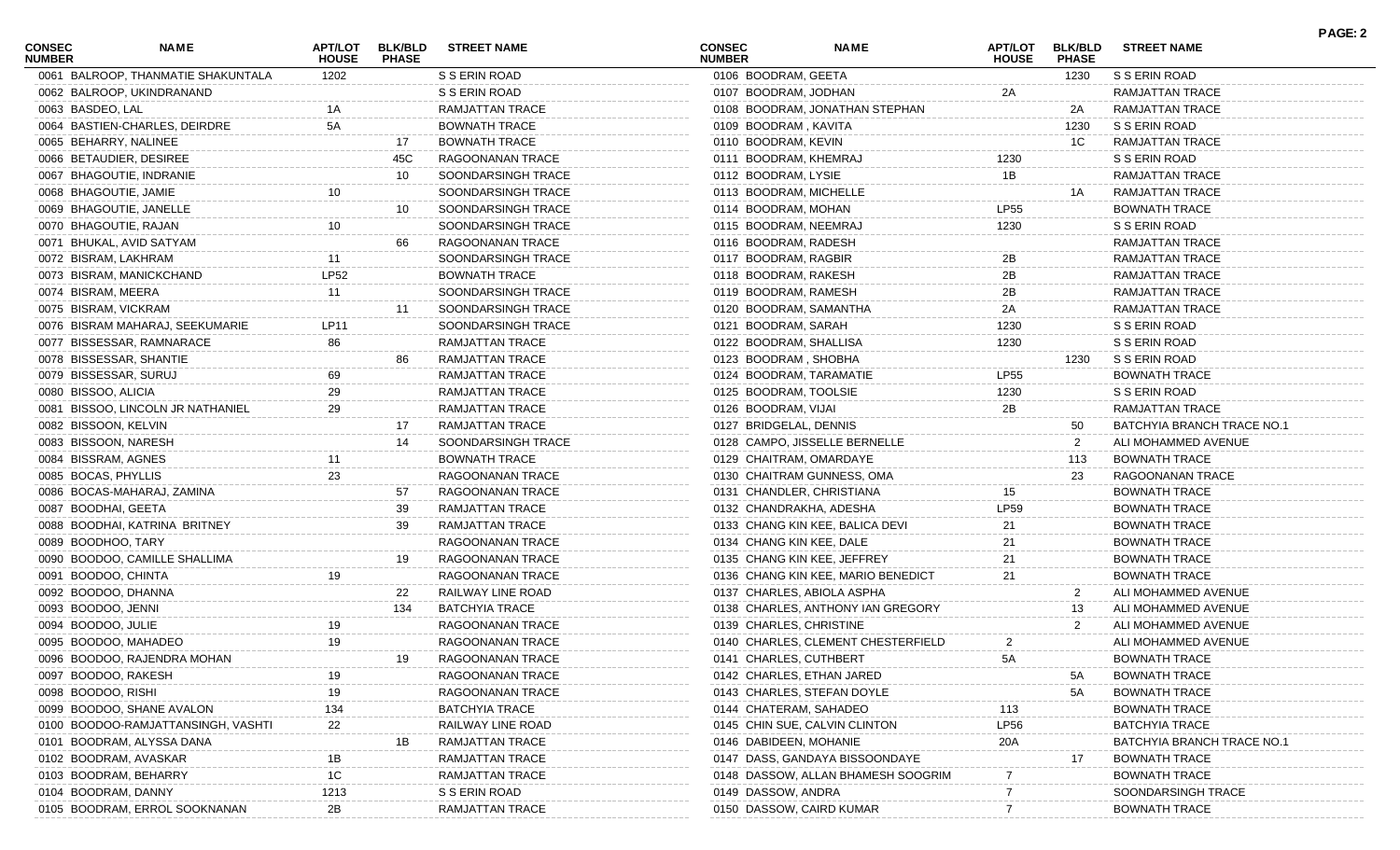| <b>CONSEC</b><br><b>NUMBER</b> | NAME                                 | APT/LOT<br><b>HOUSE</b> | <b>BLK/BLD</b><br><b>PHASE</b> | <b>STREET NAME</b>        | <b>CONSEC</b><br><b>NUMBER</b> | NAME                                   | <b>APT/LOT</b><br><b>HOUSE</b> | <b>BLK/BLD</b><br><b>PHASE</b> | <b>STREET NAME</b>         | PAGE: 3 |
|--------------------------------|--------------------------------------|-------------------------|--------------------------------|---------------------------|--------------------------------|----------------------------------------|--------------------------------|--------------------------------|----------------------------|---------|
|                                | 0151 DASSOW, CAMILLE RAJO            |                         |                                | <b>BOWNATH TRACE</b>      |                                | 0196 DHANIPERSAD, WAHEEDA              |                                | 27                             | ALI MOHAMMED AVENUE        |         |
| 0152 DASSOW, LINCOLN           |                                      |                         |                                | SOONDARSINGH TRACE        |                                | 0197 DHANRAJ, POORAN DONNY             | 32C                            |                                | RAMJATTAN TRACE            |         |
| 0153 DASSOW, REIA              |                                      |                         |                                | SOONDARSINGH TRACE        |                                | 0198 DHANRAJ, RADHEKA                  | 6                              |                                | <b>RAMJATTAN TRACE</b>     |         |
| 0154 DEAN, AZIM                |                                      | 10A                     |                                | <b>BOWNATH TRACE</b>      |                                | 0199 DHANRAJ, RAJKUMAR                 | 32                             |                                | RAMJATTAN TRACE            |         |
| 0155 DEAN, FAREED              |                                      | 10A                     |                                | <b>BOWNATH TRACE</b>      |                                | 0200 DINNOO, DHANRAJIE                 | 19A                            |                                | RAMJATTAN TRACE            |         |
| 0156 DEAN, ZAHEIR              |                                      | 10A                     |                                | <b>BOWNATH TRACE</b>      |                                | 0201 DINNOO, NIMSHI                    | 1224                           |                                | S S ERIN ROAD              |         |
|                                | 0157 DEONANAN, BRANDON               | 13                      |                                | BATCHYIA BRANCH TRACE NO2 |                                | 0202 DOODNATH, RENNISSA SAVITA         |                                | 155                            | <b>BATCHYIA TRACE</b>      |         |
| 0158 DEONANAN, RAVI            |                                      |                         | 13                             | RAILWAY LINE ROAD         |                                | 0203 DOODNATH, RORRY STEVE M           |                                | 155                            | BATCHYIA TRACE             |         |
|                                | 0159 DEONARINE, ALLAN ASHRAM         | 12.                     |                                | BATCHYIA BRANCH TRACE NO2 |                                | 0204 DOODNATH, SABITA                  | 155                            |                                | <b>BATCHYIA TRACE</b>      |         |
|                                | 0160 DEONARINE, ALYSSA SHIVANI       |                         |                                | BATCHYIA BRANCH TRACE NO2 |                                | 0205 DOOKHRAN-BACHOO, SHOMA            |                                |                                | <b>BOWNATH TRACE</b>       |         |
| 0161 DEONARINE, ANDELL         |                                      |                         | 12                             | BATCHYIA BRANCH TRACE NO2 |                                | 0206 DOOKIE, DEBBIE                    |                                | 76                             | BATCHYIA BRANCH TRACE NO.1 |         |
|                                | 0162 DEONARINE, BERNICE              | 18A                     |                                | BATCHYIA BRANCH TRACE NO2 |                                | 0207 DOOKIE, KRISHNA                   |                                | 76                             | BATCHYIA BRANCH TRACE NO.1 |         |
| 0163 DEONARINE, CAMLA          |                                      | 16A                     |                                | BATCHYIA BRANCH TRACE NO2 |                                | 0208 ESPANA RAMNATH, DANIEL ANTONIO    |                                | 82                             | <b>RAMJATTAN TRACE</b>     |         |
|                                | 0164 DEONARINE, CHANDARBHAN          | 12                      |                                | BATCHYIA BRANCH TRACE NO2 |                                | 0209 ESPANA RAMNATH, MICHAEL A         | 82                             |                                | RAMJATTAN TRACE            |         |
|                                | 0165 DEONARINE, CHANDRADAYE          | 18A                     |                                | BATCHYIA BRANCH TRACE NO2 |                                | 0210 FERDINAND, BERNARD                | <b>LP55</b>                    |                                | <b>BOWNATH TRACE</b>       |         |
|                                | 0166 DEONARINE, DAMIAN PARMANAND     |                         |                                | BATCHYIA BRANCH TRACE NO2 |                                | 0211 FERDINAND, KEVIN JASON            | <b>LP55</b>                    |                                | <b>BOWNATH TRACE</b>       |         |
|                                | 0167 DEONARINE, DAVENSON             |                         |                                | BATCHYIA BRANCH TRACE NO2 |                                | 0212 FERDINAND, LEETHIA JACINTA        | <b>LP55</b>                    |                                | <b>BOWNATH TRACE</b>       |         |
|                                | 0168 DEONARINE, DEBORAH              | 16A                     |                                | BATCHYIA BRANCH TRACE NO2 |                                | 0213 FERDINAND, MAKESI MAHLONLEE       | 55                             |                                | <b>BOWNATH TRACE</b>       |         |
|                                | 0169 DEONARINE, DEODATH              |                         | 24                             | BATCHYIA BRANCH TRACE NO2 |                                | 0214 FERDINAND-BARZEY, TAMEKA DANIELLA | <b>LP55</b>                    |                                | <b>BOWNATH TRACE</b>       |         |
| 0170 DEONARINE, DEON           |                                      | 24                      |                                | BATCHYIA BRANCH TRACE NO2 |                                | 0215 FERMIN, DEREK VERNON              |                                |                                | <b>BOWNATH TRACE</b>       |         |
|                                | 0171 DEONARINE, DHANA DACHNI         | 16A                     |                                | BATCHYIA BRANCH TRACE NO2 |                                | 0216 FIDDLER, RICKEY LEE               | 45                             |                                | RAGOONANAN TRACE           |         |
| 0172 DEONARINE, DIANNE         |                                      |                         | 24                             | BATCHYIA BRANCH TRACE NO2 |                                | 0217 FORTUNE, DANIELLA JOELLE-MARIE    |                                | 29                             | ALI MOHAMMED AVENUE        |         |
| 0173 DEONARINE, GEETA          |                                      |                         | 12                             | BATCHYIA BRANCH TRACE NO2 |                                | 0218 FORTUNE, JAHRIEL RESHON           |                                | 29                             | ALI MOHAMMED AVENUE        |         |
|                                | 0174 DEONARINE, JAGDIS CHOON         |                         |                                | <b>BATCHYIA TRACE</b>     |                                | 0219 FORTUNE, RACHAEL RONA ELISHA      |                                | 29                             | ALI MOHAMMED AVENUE        |         |
|                                | 0175 DEONARINE, KAEMRAJI             | 173                     |                                | <b>BATCHYIA TRACE</b>     |                                | 0220 FORTUNE, RAY JOSEPH EDWARD        |                                | 29                             | ALI MOHAMMED AVENUE        |         |
| 0176 DEONARINE, KELVIN         |                                      | 16A                     |                                | BATCHYIA BRANCH TRACE NO2 |                                | 0221 FORTUNE, SARIAH RUTH              |                                | 8                              | ALI MOHAMMED AVENUE        |         |
|                                | 0177 DEONARINE, LAXHMIN              |                         | 24                             | BATCHYIA BRANCH TRACE NO2 |                                | 0222 GAFOOR, SUSAN                     |                                |                                | <b>RAMJATTAN TRACE</b>     |         |
|                                | 0178 DEONARINE, LYSTRA               |                         | 11                             | BATCHYIA BRANCH TRACE NO2 |                                | 0223 GAJADHAR, OMATIE                  | <b>LP64</b>                    |                                | <b>BATCHYIA TRACE</b>      |         |
| 0179 DEONARINE, PEARL          |                                      | 16A                     |                                | BATCHYIA BRANCH TRACE NO2 |                                | 0224 GANDROOP, KHAMRAJIE               | LP 61-62                       |                                | <b>BATCHYIA TRACE</b>      |         |
|                                | 0180 DEONARINE, PREMDASS             |                         | 173                            | <b>BATCHYIA TRACE</b>     |                                | 0225 GARCIA, JILLAN ALICIA             | APT <sub>3</sub>               |                                | SOONDARSINGH TRACE         |         |
|                                | 0181 DEONARINE, RASHEEDA             | 14A                     |                                | BATCHYIA BRANCH TRACE NO2 |                                | 0226 GARIB, BRIAN ARON                 |                                | LP2                            | <b>RAMJATTAN TRACE</b>     |         |
|                                | 0182 DEONARINE, RUSTAN               |                         |                                | BATCHYIA BRANCH TRACE NO2 |                                | 0227 GARIB, NEIL ARON                  | LP <sub>2</sub>                |                                | RAMJATTAN TRACE            |         |
|                                | 0183 DEONARINE, SANDRA               |                         |                                | BATCHYIA BRANCH TRACE NO2 |                                | 0228 GIRDHARRIE, SHARON                | 57A                            |                                | RAGOONANAN TRACE           |         |
| 0184 DEONARINE, SANDY          |                                      |                         | 11                             | BATCHYIA BRANCH TRACE NO2 |                                | 0229 GOORDIAL, NEELIMA                 | 1236                           |                                | S S ERIN ROAD              |         |
| 0185 DEONARINE, SHANTI         |                                      |                         | 22                             | BATCHYIA BRANCH TRACE NO2 |                                | 0230 GOPAUL-MOONILAL, LENA             | 69                             |                                | RAGOONANAN TRACE           |         |
| 0186 DEONARINE, SHEILA         |                                      |                         | 18A                            | BATCHYIA BRANCH TRACE NO2 |                                | 0231 GOSINE, MALA                      |                                | 3                              | ALI MOHAMMED AVENUE        |         |
|                                | 0187 DEONARINE, SURASH               |                         |                                | <b>BATCHYIA TRACE</b>     |                                | 0232 GOSINE, PRABHAWATIE               | 1212                           |                                | S S ERIN ROAD              |         |
|                                | 0188 DEONARINE, VANNA REBECCA        |                         |                                | BATCHYIA BRANCH TRACE NO2 |                                | 0233 GOSINE, RAJINDRA                  | 1212                           |                                | S S ERIN ROAD              |         |
| 0189 DEONARINE, WAYNE          |                                      |                         |                                | BATCHYIA BRANCH TRACE NO2 |                                | 0234 GOSINE-DEAN, MATIE NAVEETA        |                                | 10A                            | <b>BOWNATH TRACE</b>       |         |
|                                | 0190 DEONARINE, WESLEY               | 18A                     |                                | BATCHYIA BRANCH TRACE NO2 |                                | 0235 GOWRIE, ROJELIO SAVIO SIMON       | LOT <sub>6</sub>               |                                | <b>BOWNATH TRACE</b>       |         |
| 0191 DEONARINE, WILLIS         |                                      | 11                      |                                | BATCHYIA BRANCH TRACE NO2 |                                | 0236 GOWRIE, ROMERO JESUS SIMON        | LP52/1                         |                                | <b>BOWNATH TRACE</b>       |         |
|                                | 0192 DHANIPERSAD, BRITNEY ALEXANNDRA |                         | 27                             | ALI MOHAMMED AVENUE       |                                | 0237 GOWRIE, SIMON RUDRANATH           | LOT <sub>6</sub>               |                                | <b>BOWNATH TRACE</b>       |         |
|                                | 0193 DHANIPERSAD, NANDEE             |                         | 27                             | ALI MOHAMMED AVENUE       |                                | 0238 GUNNESS, RAVI                     | 23                             |                                | RAGOONANAN TRACE           |         |
|                                | 0194 DHANIPERSAD, RAJESH             |                         | 27                             | ALI MOHAMMED AVENUE       |                                | 0239 GUNNESS-HARRIBHAJAN, RAMONA       | 109                            |                                | RAGOONANAN TRACE           |         |
|                                | 0195 DHANIPERSAD, SEEMA              |                         | 27                             | ALI MOHAMMED AVENUE       |                                | 0240 HAJAREE, DAVANAND                 |                                | 3                              | SOONDARSINGH TRACE         |         |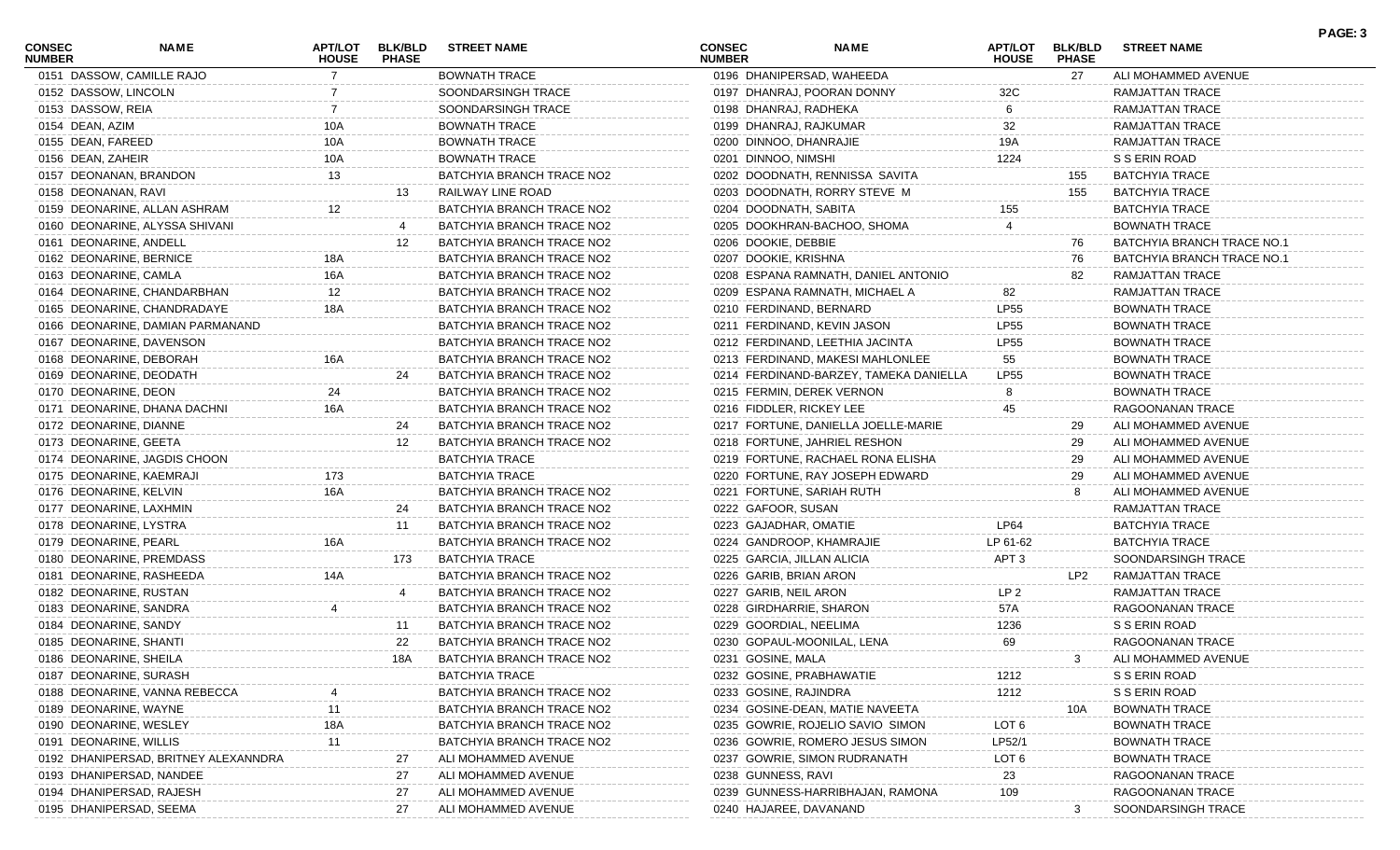| <b>CONSEC</b><br><b>NUMBER</b> | <b>NAME</b>                          | <b>HOUSE</b> | APT/LOT BLK/BLD<br><b>PHASE</b> | <b>STREET NAME</b>         | <b>CONSEC</b><br><b>NUMBER</b> | <b>NAME</b>                             | <b>HOUSE</b> | <b>PHASE</b> | APT/LOT BLK/BLD STREET NAME |
|--------------------------------|--------------------------------------|--------------|---------------------------------|----------------------------|--------------------------------|-----------------------------------------|--------------|--------------|-----------------------------|
|                                | 0241 HARDUAR-SAWH, SULINDRA          | 55           |                                 | RAGOONANAN TRACE           |                                | 0286 HEERADHAN, TARA DEOKIE             | 11           |              | RAMJATTAN TRACE             |
|                                | 0242 HARNARINE, GEETA                | LP62         |                                 | <b>BATCHYIA TRACE</b>      |                                | 0287 HEERALAL, CHABILAL                 | 23           |              | RAMJATTAN TRACE             |
|                                | 0243 HARNARINESINGH, DARCHAN         | 59           |                                 | BATCHYIA BRANCH TRACE NO2  |                                | 0288 HEERALAL BOODHAI, WINSTON          | 24           |              | RAMJATTAN TRACE             |
|                                | 0244 HARNARINESINGH, INDARJIT        | 59           |                                 | BATCHYIA BRANCH TRACE NO2  |                                | 0289 HOSPEDALES MOHAN, CECILIA INDIRA   | 3            |              | SOONDARSINGH TRACE          |
|                                | 0245 HARNARINESINGH, KHEMRAGEE       | 59           |                                 | BATCHYIA BRANCH TRACE NO2  |                                | 0290 IBRAHAM, HASSANALI                 | 47B          |              | RAGOONANAN TRACE            |
|                                | 0246 HARNARINESINGH, LEENA           | 65           |                                 | BATCHYIA BRANCH TRACE NO2  |                                | 0291 IBRAHIM, FAREED                    | 1190         |              | S S ERIN ROAD               |
|                                | 0247 HARNARINESINGH, PARBATEE        |              | 59                              | RAJU BRANCH TRACE          |                                | 0292 IBRAHIM, SAIED                     |              | 1190         | S S ERIN ROAD               |
|                                | 0248 HARNARINESINGH, RANJITSINGH     | 55           |                                 | BATCHYIA BRANCH TRACE NO2  |                                | 0293 JACK, GISELLE MARISSA              |              | 25           | RAMJATTAN TRACE             |
|                                | 0249 HARNARINESINGH, RIANNA          |              | 55                              | RAJU BRANCH TRACE          |                                | 0294 JAGDEO, ANISA                      |              | 113          | RAGOONANAN TRACE            |
|                                | 0250 HARNARINESINGH, SHAIROON        | 55           |                                 | BATCHYIA BRANCH TRACE NO2  |                                | 0295 JAGDEO, ARNOLD                     | 113          |              | RAGOONANAN TRACE            |
|                                | 0251 HARRIBAJAN, DANIELL AVANI       |              | LP 53                           | BATCHYIA BRANCH TRACE NO.1 |                                | 0296 JAGDEO, KOWSIL                     | 113          |              | RAGOONANAN TRACE            |
|                                | 0252 HARRIBAJAN, RAJWAN              | 53           |                                 | BATCHYIA BRANCH TRACE NO.1 |                                | 0297 JAGDEO, KRISHNA                    | <b>LP72</b>  |              | RAGOONANAN TRACE            |
|                                | 0253 HARRIBANCE, DEOWATIE            | 150          |                                 | <b>BATCHYIA TRACE</b>      |                                | 0298 JAGDEO, OMA                        | 115          |              | RAGOONANAN TRACE            |
|                                | 0254 HARRIBANCE, INDRA               | 150          |                                 | <b>BATCHYIA TRACE</b>      |                                | 0299 JAGDEO, PUNWASIE                   | 115          |              | RAGOONANAN TRACE            |
|                                | 0255 HARRIBANCE, KEMRAJ              | 150          |                                 | <b>BATCHYIA TRACE</b>      |                                | 0300 JAGDEO, RADHEKA                    |              |              | RAGOONANAN TRACE            |
|                                | 0256 HARRIBANCE, NATERAM             |              | 150                             | <b>BATCHYIA TRACE</b>      |                                | 0301 JAGDIN, JAGWANTIE                  | 1214         |              | S S ERIN ROAD               |
|                                | 0257 HARRIBANCE, RADHA KELLY         |              | 150                             | <b>BATCHYIA TRACE</b>      |                                | 0302 JAGESSAR-MOTIRAM, RADHA DEOKEE     | 20A          |              | BATCHYIA BRANCH TRACE NO.1  |
|                                | 0258 HARRIBANCE, SANJAY              |              | 150                             | <b>BATCHYIA TRACE</b>      |                                | 0303 JAGGERNAUTH, IAN STERLING          |              | 5            | <b>BOWNATH TRACE</b>        |
|                                | 0259 HARRIBHAJAN, BOODLAL            | 109          |                                 | RAGOONANAN TRACE           |                                | 0304 JAGGERNAUTH-RAMDEO, MICHELLE       | 23           |              | BATCHYIA BRANCH TRACE NO2   |
|                                | 0260 HARRIBHAJAN, BRANDON KAILASH    | 109          |                                 | RAGOONANAN TRACE           |                                | 0305 JAGLAL, ALANA AARTI                | 62           |              | <b>BATCHYIA TRACE</b>       |
|                                | 0261 HARRIBHAJAN, BRENTON JWALA      | 109          |                                 | RAGOONANAN TRACE           |                                | 0306 JAGLAL, DEVINDRANATH ALLAN         | <b>LP62</b>  |              | <b>BATCHYIA TRACE</b>       |
|                                | 0262 HARRILAL, ADRIAN                | 1244         |                                 | S S ERIN ROAD              |                                | 0307 JAGLAL, HARRIPERSAD                |              |              | <b>BATCHYIA TRACE</b>       |
|                                | 0263 HARRINANAN, NITYUM              |              | 107                             | RAGOONANAN TRACE           |                                | 0308 JAGLAL, RUTH                       | LP62         |              | <b>BATCHYIA TRACE</b>       |
|                                | 0264 HARRINANAN, RICHARD             | 107          |                                 | RAGOONANAN TRACE           |                                | 0309 JAGROOP, DANIEL CHRISTOPHER        |              | 59           | <b>BOWNATH TRACE</b>        |
|                                | 0265 HARRIPERSAD, SAVITRI            | 114          |                                 | <b>BATCHYIA TRACE</b>      |                                | 0310 JAGROOP, MITCHELL STERLING         | 111          |              | <b>BOWNATH TRACE</b>        |
|                                | 0266 HARRIPERSAD SINGH, RAMDAI       | 67           |                                 | BATCHYIA BRANCH TRACE NO2  |                                | 0311 JAIMUNGAL-GUNNESS, LANA INDRANI    |              | 127A         | <b>BATCHYIA TRACE</b>       |
|                                | 0267 HARRIPERSADSINGH, KAMANIE       |              |                                 | BATCHYIA BRANCH TRACE NO2  |                                | 0312 JAINATH, DANIELLA DEVIKA           |              | 55           | RAGOONANAN TRACE            |
|                                | 0268 HARRY-RAMDIAL, KEEMA JENNA      |              | 1214                            | S S ERIN ROAD              |                                | 0313 JANKIEPERSAD, CHANDRA RAMDAI       | 91           |              | RAMJATTAN TRACE             |
|                                | 0269 HARRYBHAJAN, ASHA               | 144          |                                 | <b>BATCHYIA TRACE</b>      |                                | 0314 JANKIEPERSAD, ROUTIE               | LP 17        |              | RAMJATTAN TRACE             |
|                                | 0270 HARRYBHAJAN, VIJAY              | 144          |                                 | <b>BATCHYIA TRACE</b>      |                                | 0315 JATTAN, BINDER                     | 1C           |              | RAMJATTAN TRACE             |
|                                | 0271 HARRYBHAJAN, VISHAL             | 144          |                                 | <b>BATCHYIA TRACE</b>      |                                | 0316 JATTAN, GERALD                     | 1C           |              | RAMJATTAN TRACE             |
|                                | 0272 HARRYLAGAN-RAMCHAND, JANEL T    | 168          |                                 | <b>BATCHYIA TRACE</b>      |                                | 0317 JEENATH, DEORAJ                    | 1180         |              | S S ERIN ROAD               |
|                                | 0273 HARRYLAL, BETTY                 | 19           |                                 | <b>BOWNATH TRACE</b>       |                                | 0318 JEENATH, GOWRA PATIE               | 1184         |              | S S ERIN ROAD               |
|                                | 0274 HARRYLAL, CHELSEA SUEIN         |              | 19                              | <b>BOWNATH TRACE</b>       |                                | 0319 JEENATH, RADICA                    | 1184         |              | S S ERIN ROAD               |
|                                | 0275 HARRYLAL, CRAIG SACHIN          |              | 19                              | <b>BOWNATH TRACE</b>       |                                | 0320 JEENATH, SUNIL                     |              | 1184         | S S ERIN ROAD               |
|                                | 0276 HARRYNANAN, KIMRAJ              |              |                                 | LP 57 RAGOONANAN TRACE     |                                | 0321 JEWANLAL, SUNDARDAYE               |              |              | BATCHYIA TRACE              |
|                                | 0277 HARRYNANAN, NELINIE             | LP 57        |                                 | RAGOONANAN TRACE           |                                | 0322 JHILMIT, ANTHONY                   |              | 1226         | S S ERIN ROAD               |
|                                | 0278 HARRYNARINE, MEENAKSHI          | 109          |                                 | RAGOONANAN TRACE           |                                | 0323 JOHN, KHALITA KHALILAH CELENA      |              |              | SOONDARSINGH TRACE          |
|                                | 0279 HARRYPERSADSINGH, HEERAMAN      | 80           |                                 | RAJU BRANCH TRACE          |                                | 0324 JOHN-LA ROSA, LINDA                | 1228         |              | S S ERIN ROAD               |
|                                | 0280 HARRYPERSADSINGH, SAARAKHA      |              | 80                              | <b>RAJU BRANCH TRACE</b>   |                                | 0325 JOSEPH-GOWRIE, ROSARIO RENEE KAREI | LOT 6        |              | <b>BOWNATH TRACE</b>        |
|                                | 0281 HARRYPERSADSINGH, SABITA        |              | 80                              | RAJU BRANCH TRACE          |                                | 0326 KALLICHARAN, KENNY                 | 146A         |              | <b>BATCHYIA TRACE</b>       |
|                                | 0282 HARRYPERSADSINGH, SURITA        |              |                                 | <b>RAJU BRANCH TRACE</b>   |                                | 0327 KALLICHARAN, KEVIN                 |              | 146A         | <b>BATCHYIA TRACE</b>       |
|                                | 0283 HEERADHAN, ARLENE PARBATIE      |              |                                 | RAMJATTAN TRACE            |                                | 0328 KALLICHARAN, RAJPATIE              | 146A         |              | <b>BATCHYIA TRACE</b>       |
|                                | 0284 HEERADHAN, CHRISTINE BHAGWANTIE |              |                                 | RAMJATTAN TRACE            |                                | 0329 KANHAI, MUKESH                     | 15A          |              | RAMJATTAN TRACE             |
|                                | 0285 HEERADHAN, NIGEL CHANDRANATH    |              |                                 | RAMJATTAN TRACE            |                                | 0330 KANHAI, NIGEL                      |              | 148          | <b>BATCHYIA TRACE</b>       |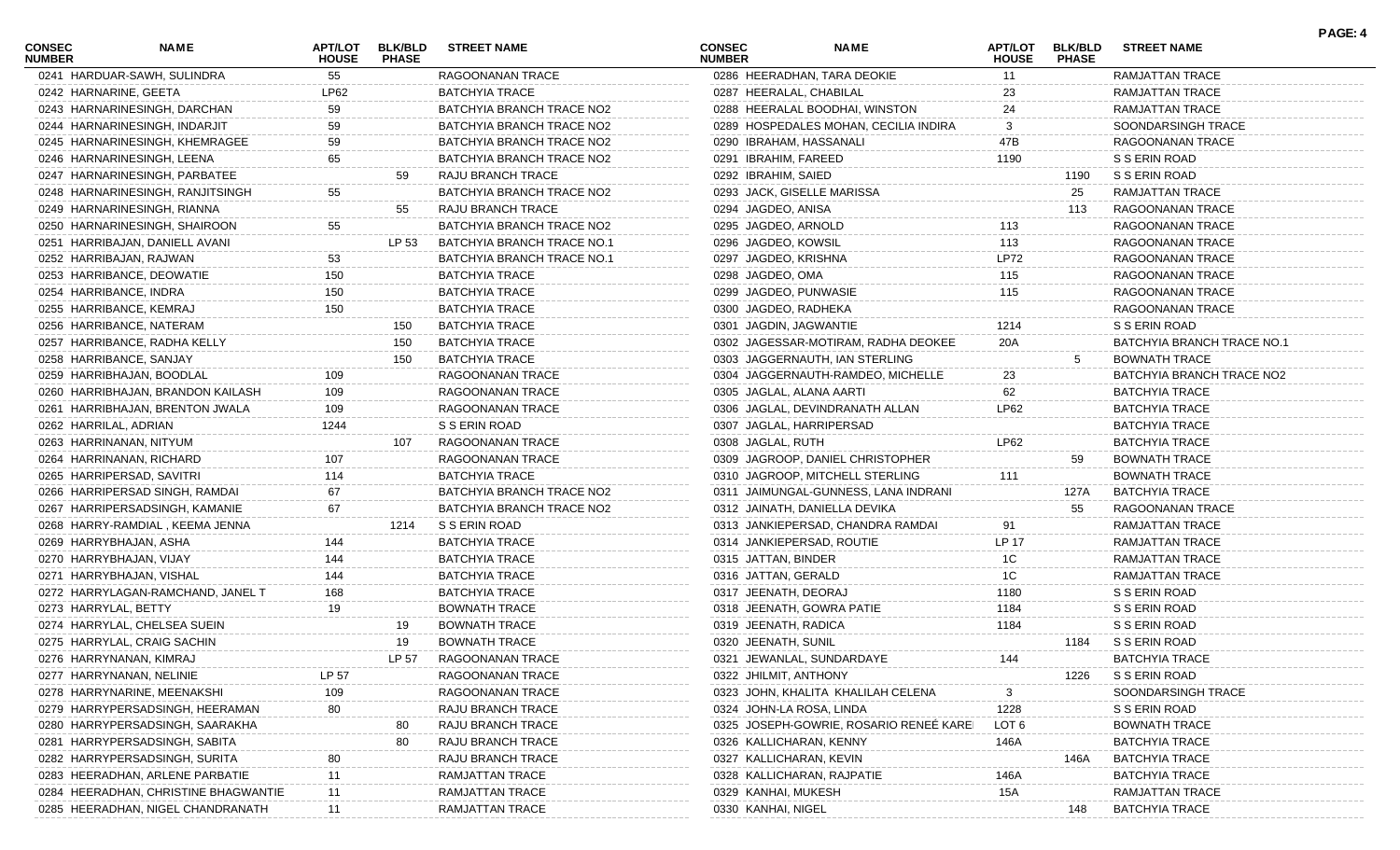| <b>CONSEC</b><br><b>NUMBER</b> | <b>NAME</b>                            | <b>HOUSE</b> | <b>PHASE</b> | APT/LOT BLK/BLD STREET NAME | <b>CONSEC</b><br><b>NUMBER</b> |                          | <b>NAME</b>                         | <b>HOUSE</b> | APT/LOT BLK/BLD<br><b>PHASE</b> | <b>STREET NAME</b>         |  |
|--------------------------------|----------------------------------------|--------------|--------------|-----------------------------|--------------------------------|--------------------------|-------------------------------------|--------------|---------------------------------|----------------------------|--|
|                                | 0331 KANHAI, TRISHA                    | 15B          |              | RAMJATTAN TRACE             |                                |                          | 0376 MAHADEO, JONATHAN MARK         |              | 1196                            | S S ERIN ROAD              |  |
|                                | 0332 KARPHA, STEVEN AMIT               |              | 1226         | S S ERIN ROAD               |                                |                          | 0377 MAHADEO, MIKHAIL AMIT          |              | 27                              | ALI MOHAMMED AVENUE        |  |
|                                | 0333 KHAN, ARLENE NADIRA               | 3            |              | <b>RAMJATTAN TRACE</b>      |                                | 0378 MAHARAJ, AMEETA     |                                     | <b>LP59</b>  |                                 | <b>BATCHYIA TRACE</b>      |  |
|                                | 0334 KHAN, IDI QUYAAM                  | 3            |              | RAMJATTAN TRACE             |                                | 0379 MAHARAJ, ANDY       |                                     |              | 55                              | RAGOONANAN TRACE           |  |
|                                | 0335 KHAN, KAITLYN SORIYAA             |              | 3            | RAMJATTAN TRACE             |                                | 0380 MAHARAJ, BALCHAN    |                                     |              | 113                             | <b>BOWNATH TRACE</b>       |  |
|                                | 0336 KHAN, SALISHA                     |              |              | RAMJATTAN TRACE             |                                | 0381 MAHARAJ, HEMAN      |                                     |              | 57                              | RAGOONANAN TRACE           |  |
|                                | 0337 KHAN, ZONA ABIDA                  |              |              | RAMJATTAN TRACE             |                                |                          | 0382 MAHARAJ, KEAVAN JONATHAN J     | 57           |                                 | RAGOONANAN TRACE           |  |
|                                | 0338 KISSOON, RAJKUMAR                 |              |              | ALI MOHAMMED AVENUE         |                                |                          | 0383 MAHARAJ, KERON TIMOTHY         | 57           |                                 | RAGOONANAN TRACE           |  |
|                                | 0339 KISSOONDATH, ROHINI BABITA        |              | 11           | <b>BOWNATH TRACE</b>        |                                |                          | 0384 MAHARAJ, SHAMAWATIE            | <b>LP58</b>  |                                 | <b>BATCHYIA TRACE</b>      |  |
|                                | 0340 KNIGHTS, MARY ANN                 | 15           |              | <b>BOWNATH TRACE</b>        |                                | 0385 MAHARAJ, SUSHMITA   |                                     |              | LP60                            | <b>BATCHYIA TRACE</b>      |  |
|                                | 0341 KOYLASS, JAMES                    | 37           |              | BATCHYIA BRANCH TRACE NO.1  |                                |                          | 0386 MAHARAJ, TAKOORDEEN            |              | 113                             | <b>BOWNATH TRACE</b>       |  |
|                                | 0342 KOYLASS, JOSEPHINE PALINGENESIA A | 37           |              | BATCHYIA BRANCH TRACE NO.1  |                                | 0387 MANGAROO, BRIAN     |                                     | 48           |                                 | BATCHYIA BRANCH TRACE NO.1 |  |
|                                | 0343 KOYLASS, RAMONA                   | 51           |              | RAGOONANAN TRACE            |                                |                          | 0388 MANGAROO, KALOUTIE             | 48           |                                 | BATCHYIA BRANCH TRACE NO.1 |  |
|                                | 0344 KOYLASS, RODNEY                   |              | 51           | RAGOONANAN TRACE            |                                | 0389 MANGAROO, STAFON    |                                     |              | 48                              | BATCHYIA BRANCH TRACE NO.1 |  |
|                                | 0345 KOYLASS SEERAM, JOANNA ELIZABETH  | 37           |              | BATCHYIA BRANCH TRACE NO.1  |                                |                          | 0390 MANGROO, MAHADAYE              | # 57         |                                 | RAGOONANAN TRACE           |  |
|                                | 0346 KUNJAN, MALA                      | 147          |              | <b>BATCHYIA TRACE</b>       |                                |                          | 0391 MANGROO, RAMBASSIAH            | 57           |                                 | RAGOONANAN TRACE           |  |
|                                | 0347 KUNJAN, MELINA                    | 33           |              | RAGOONANAN TRACE            |                                | 0392 MANIRAM, MICKY      |                                     | 16           |                                 | ALI MOHAMMED AVENUE        |  |
|                                | 0348 KUNJAN, RONALD                    | 33           |              | RAGOONANAN TRACE            |                                | 0393 MANSINGH, GANSHAM   |                                     | 15A          |                                 | RAMJATTAN TRACE            |  |
|                                | 0349 KUSU, JOYCIE                      | 136          |              | <b>BATCHYIA TRACE</b>       |                                |                          | 0394 MANSINGH, JOEL ANDREW          | 15B          |                                 | RAMJATTAN TRACE            |  |
|                                | 0350 LA ROSA, NICHOLE MARY             | 1228         |              | S S ERIN ROAD               |                                | 0395 MANSINGH, MAHADEO   |                                     | 15A          |                                 | <b>RAMJATTAN TRACE</b>     |  |
|                                | 0351 LATCHIRAM, AVINASH                | LP60         |              | <b>BATCHYIA TRACE</b>       |                                | 0396 MANSINGH, MICAH     |                                     | 15A          |                                 | RAMJATTAN TRACE            |  |
|                                | 0352 LATCHIRAM, CHAITOO                | LP60         |              | <b>BATCHYIA TRACE</b>       |                                | 0397 MANSINGH, MOSES     |                                     | 15B          |                                 | RAMJATTAN TRACE            |  |
|                                | 0353 LATCHIRAM, SHEILA                 | <b>LP60</b>  |              | <b>BATCHYIA TRACE</b>       |                                | 0398 MARAJ, JENNIFER     |                                     | 16           |                                 | ALI MOHAMMED AVENUE        |  |
|                                | 0354 LATCHIRAM, SURUJDAYE              | <b>LP60</b>  |              | <b>BATCHYIA TRACE</b>       |                                | 0399 MARAJ, MIA          |                                     | 16           |                                 | ALI MOHAMMED AVENUE        |  |
|                                | 0355 LATCHMANSINGH, AMANDA             |              | 30           | BATCHYIA BRANCH TRACE NO.1  |                                |                          | 0400 MARAJ RAGHOONATH, SHILINEE     | 36           |                                 | <b>BOWNATH TRACE</b>       |  |
|                                | 0356 LATCHMANSINGH, SAVITRI            | 30           |              | BATCHYIA BRANCH TRACE NO.1  |                                |                          | 0401 MATHURA, BRITNEY RUTH          |              | 26                              | ALI MOHAMMED AVENUE        |  |
|                                | 0357 LATCHMIE, RECARDO RAJ             | 41           |              | BATCHYIA BRANCH TRACE NO2   |                                |                          | 0402 MENDEZ, RICARDO ANTHONY        |              | LOT6                            | ALI MOHAMMED AVENUE        |  |
|                                | 0358 LEE FIDDLER, BRANDON              |              | 45           | RAGOONANAN TRACE            |                                |                          | 0403 MERIGH, EDMUND WINFIELD        |              | LP61-62                         | <b>BATCHYIA TRACE</b>      |  |
|                                | 0359 LEE FIDDLER, JUSTIN               |              |              | RAGOONANAN TRACE            |                                |                          | 0404 MERIGH, NARISH VICKRAM         | LP 61-62     |                                 | <b>BATCHYIA TRACE</b>      |  |
|                                | 0360 LEE FIDDLER, LENA                 |              |              | RAGOONANAN TRACE            |                                |                          | 0405 MILLINGTON, JENNIFER           |              |                                 | ALI MOHAMMED AVENUE        |  |
|                                | 0361 LEGERTON, PAMELA                  | 28           |              | ALI MOHAMMED AVENUE         |                                |                          | 0406 MILLINGTON, KEVIN KELLY        |              | LP4                             | ALI MOHAMMED AVENUE        |  |
|                                | 0362 LEWIS, NORRIS                     |              | 13           | SOONDARSINGH TRACE          |                                | 0407 MILLINGTON, MARILYN |                                     |              |                                 | <b>BOWNATH TRACE</b>       |  |
|                                | 0363 LUGO, RAPHEAL RAYMOND             |              | 47A          | BATCHYIA BRANCH TRACE NO2   |                                |                          | 0408 MILLINGTON, SHAWN ANTHONY RYAN |              |                                 | <b>BOWNATH TRACE</b>       |  |
|                                | 0364 LUTCHMANSINGH, KUMAR              | 87A          |              | <b>BATCHYIA TRACE</b>       |                                |                          | 0409 MILLINGTON, SHERIENNE MARIA    |              |                                 | <b>BOWNATH TRACE</b>       |  |
|                                | 0365 LUTCHMANSINGH, KUMARIE            | 87A          |              | <b>BATCHYIA TRACE</b>       |                                |                          | 0410 MOHAMED, ANDERSON SAFRAZ       |              | 1238                            | S S ERIN ROAD              |  |
|                                | 0366 LUTCHMANSINGH, RAMDEO             |              |              | BATCHYIA BRANCH TRACE NO.1  |                                |                          | 0411 MOHAMED, ROSABEL MOLLY         | 1238         |                                 | S S ERIN ROAD              |  |
|                                | 0367 MAHABIR, BASDEO                   | 45D          |              | RAMJATTAN TRACE             |                                |                          | 0412 MOHAMMED, AARIFA AZEEZA        |              | 1206A                           | S S ERIN ROAD              |  |
|                                | 0368 MAHABIR, KRISHENDATH              | <b>LP10</b>  |              | <b>RAMJATTAN TRACE</b>      |                                | 0413 MOHAMMED, AHAMAD    |                                     |              | 10                              | <b>RAMJATTAN TRACE</b>     |  |
|                                | 0369 MAHABIR, MADONNA CAROLINE         | <b>LP55</b>  |              | <b>BATCHYIA TRACE</b>       |                                | 0414 MOHAMMED, AMIROON   |                                     | 1192         |                                 | S S ERIN ROAD              |  |
|                                | 0370 MAHABIR, NICOLE                   |              | 45D          | RAMJATTAN TRACE             |                                | 0415 MOHAMMED, AZARD     |                                     | 1192         |                                 | S S ERIN ROAD              |  |
|                                | 0371 MAHABIR, SABITREE                 |              | 50C          | RAJU BRANCH TRACE           |                                |                          | 0416 MOHAMMED, FARHANNAH ORNELLA    |              | 1210                            | S S ERIN ROAD              |  |
|                                | 0372 MAHABIR, SAVITRI                  | LP10         |              | RAMJATTAN TRACE             |                                |                          | 0417 MOHAMMED, FARIDA SALIMA        | 1206A        |                                 | S S ERIN ROAD              |  |
|                                | 0373 MAHABIR, SHELIA                   |              | 45           | <b>RAMJATTAN TRACE</b>      |                                |                          | 0418 MOHAMMED, GHANSHAM JUNIOR      | 39           |                                 | RAMJATTAN TRACE            |  |
|                                | 0374 MAHABIR, SKYLER FRANCESCA         |              | 161          | <b>BATCHYIA TRACE</b>       |                                | 0419 MOHAMMED, HAFEEZ    |                                     | 1210         |                                 | S S ERIN ROAD              |  |
|                                | 0375 MAHABIR-PATEL, DHANRAJEE          | LP10         |              | RAMJATTAN TRACE             |                                |                          | 0420 MOHAMMED, HAFFIZAN             | 1192         |                                 | S S ERIN ROAD              |  |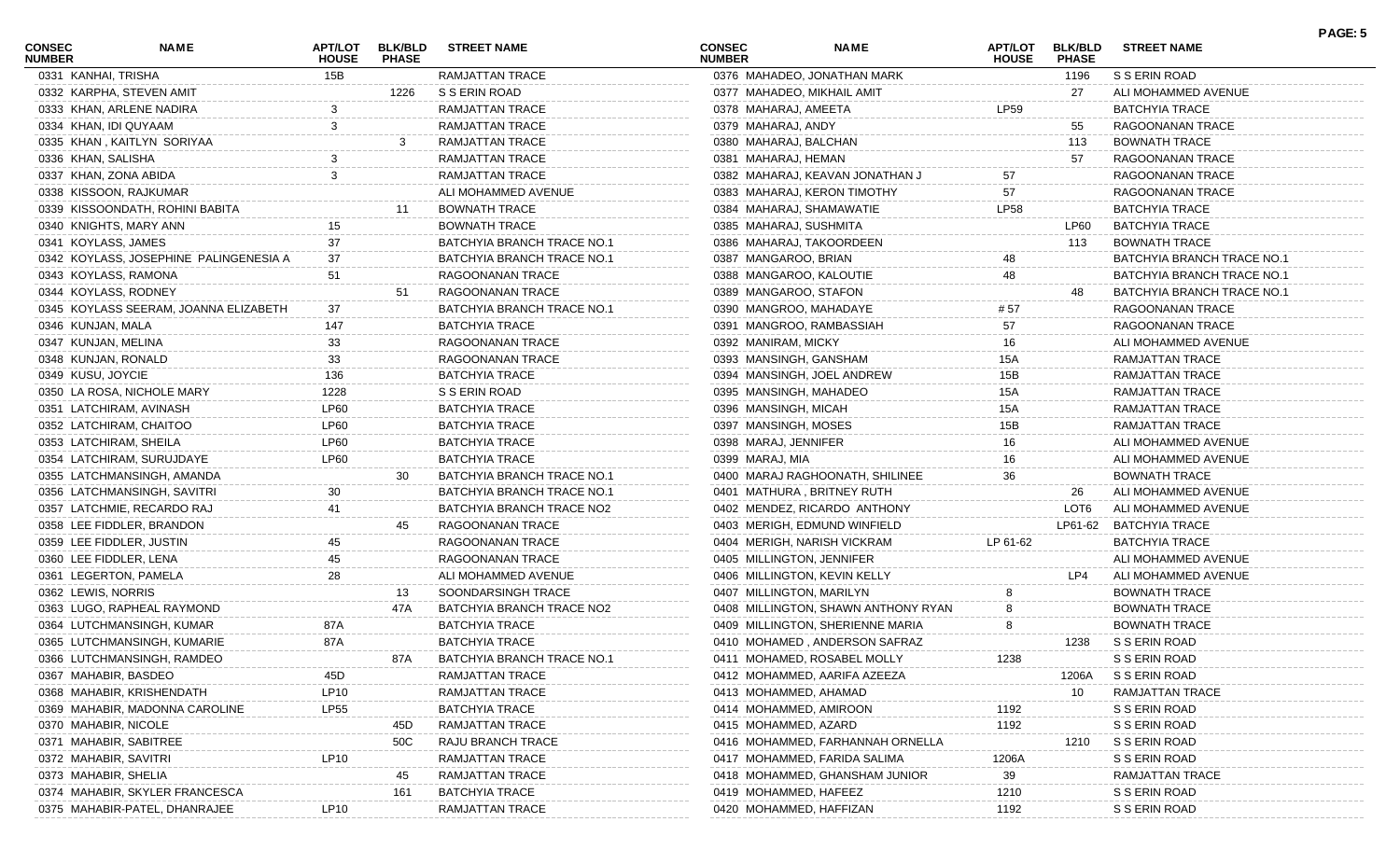| <b>CONSEC</b><br><b>NUMBER</b> | NAME                           | APT/LOT<br><b>HOUSE</b> | <b>BLK/BLD</b><br><b>PHASE</b> | <b>STREET NAME</b>         | <b>CONSEC</b><br><b>NUMBER</b> | <b>NAME</b>                         | APT/LOT<br><b>HOUSE</b> | <b>BLK/BLD</b><br><b>PHASE</b> | <b>STREET NAME</b>         | PAGE: 6 |
|--------------------------------|--------------------------------|-------------------------|--------------------------------|----------------------------|--------------------------------|-------------------------------------|-------------------------|--------------------------------|----------------------------|---------|
| 0421 MOHAMMED, ISLAMAN         |                                | 1206                    |                                | S S ERIN ROAD              | 0466 MOTIRAM, PRIYA            |                                     | 20A                     |                                | BATCHYIA BRANCH TRACE NO.1 |         |
|                                | 0422 MOHAMMED, KARLISHA        |                         | -6                             | ALI MOHAMMED AVENUE        | 0467 MOTIRAM, SAVIE            |                                     | 20A                     |                                | BATCHYIA BRANCH TRACE NO.1 |         |
|                                | 0423 MOHAMMED, KAZIM ALI       | 1206A                   |                                | S S ERIN ROAD              | 0468 MOTIRAM, SHERRY ANN       |                                     | 28                      |                                | BATCHYIA BRANCH TRACE NO.1 |         |
|                                | 0424 MOHAMMED, KIMBERLY JI     |                         | 36                             | ALI MOHAMMED AVENUE        | 0469 MOTIRAM, WINSTON          |                                     | 28                      |                                | BATCHYIA BRANCH TRACE NO.1 |         |
|                                | 0425 MOHAMMED, KIRSTIN ALYSHA  | 18                      |                                | RAMJATTAN TRACE            | 0470 NAGEE, CARL MURRAY        |                                     |                         |                                | ALI MOHAMMED AVENUE        |         |
| 0426 MOHAMMED, LENA            |                                | 43C                     |                                | BATCHYIA BRANCH TRACE NO2  | 0471 NAGEE, DEVIN RONDAL       |                                     |                         | 23                             | ALI MOHAMMED AVENUE        |         |
| 0427 MOHAMMED, RAFFICK         |                                | 43C                     |                                | BATCHYIA BRANCH TRACE NO2  | 0472 NAGEE, HANNA              |                                     |                         |                                | ALI MOHAMMED AVENUE        |         |
| 0428 MOHAMMED, RAFFIE          |                                | 35                      |                                | BATCHYIA BRANCH TRACE NO2  |                                | 0473 NAGEE, KERRY BRENDON           |                         |                                | ALI MOHAMMED AVENUE        |         |
|                                | 0429 MOHAMMED, RAFFISUL        |                         | 36                             | ALI MOHAMMED AVENUE        | 0474 NAGEE, KEVIN CARL         |                                     |                         |                                | ALI MOHAMMED AVENUE        |         |
|                                | 0430 MOHAMMED, REBEKAH KARINA  | 43C                     |                                | BATCHYIA BRANCH TRACE NO2  | 0475 NANAN, DIANA              |                                     |                         |                                | SOONDARSINGH TRACE         |         |
|                                | 0431 MOHAMMED, REYAS LUKE      |                         | 43C                            | BATCHYIA BRANCH TRACE NO2  | 0476 NANAN, KEVIN              |                                     | LP <sub>57</sub>        |                                | <b>BOWNATH TRACE</b>       |         |
|                                | 0432 MOHAMMED, RIAD RASHEEK    |                         | 43C                            | BATCHYIA BRANCH TRACE NO2  | 0477 NANAN, KISHORE            |                                     | <b>LP57</b>             |                                | <b>BOWNATH TRACE</b>       |         |
| 0433 MOHAMMED, SALEEM          |                                | 1210                    |                                | S S ERIN ROAD              | 0478 NANAN, KREEPAAL           |                                     | <b>LP57</b>             |                                | <b>BOWNATH TRACE</b>       |         |
| 0434 MOHAMMED, SALISHA         |                                | 1192                    |                                | S S ERIN ROAD              | 0479 NANAN, NANDRAM            |                                     | <b>LP57</b>             |                                | <b>BOWNATH TRACE</b>       |         |
|                                | 0435 MOHAMMED, SHAAZID ZIDDY   | 36                      |                                | ALI MOHAMMED AVENUE        | 0480 NANAN, SONNY              |                                     | <b>LP57</b>             |                                | <b>BOWNATH TRACE</b>       |         |
|                                | 0436 MOHAMMED, SHARON SUZANNE  |                         |                                | RAMJATTAN TRACE            | 0481 NANAN, VHINA              |                                     | <b>LP57</b>             |                                | <b>BOWNATH TRACE</b>       |         |
| 0437 MOHAMMED, SUNITA          |                                | 36                      |                                | ALI MOHAMMED AVENUE        | 0482 NANDLAL, BRUCE RICHIE     |                                     | <b>LP55</b>             |                                | <b>BATCHYIA TRACE</b>      |         |
| 0438 MOHAMMED, YUSUFF          |                                | 1192                    |                                | S S ERIN ROAD              | 0483 NANDLAL, KELLY            |                                     | 7                       |                                | SOONDARSINGH TRACE         |         |
| 0439 MOHAMMED, ZALIMAN         |                                | 10                      |                                | RAMJATTAN TRACE            | 0484 NANDLAL, MICHAEL LEE      |                                     | LP 55                   |                                | <b>BATCHYIA TRACE</b>      |         |
| 0440 MOHAMMED, ZORIDA          |                                | 1210                    |                                | S S ERIN ROAD              | 0485 NANDLAL, NARDA            |                                     |                         |                                | SOONDARSINGH TRACE         |         |
|                                | 0441 MOHAMMED-SUKHOO, SAFFERAN |                         | 111                            | <b>BOWNATH TRACE</b>       | 0486 NANDLAL, RAKESH           |                                     | <b>LP55</b>             |                                | <b>BATCHYIA TRACE</b>      |         |
| 0442 MOHAN, EDITH CLAIR        |                                | APT 3                   |                                | SOONDARSINGH TRACE         | 0487 NANDLAL, ROBERT           |                                     |                         |                                | SOONDARSINGH TRACE         |         |
| 0443 MOHAN, JENNIFER           |                                |                         | LP55                           | <b>BOWNATH TRACE</b>       | 0488 NANDLAL, SHEENA           |                                     |                         |                                | SOONDARSINGH TRACE         |         |
| 0444 MOHAN, KIM TUE            |                                | <b>LP55</b>             |                                | <b>BATCHYIA TRACE</b>      | 0489 NANLAL, RAMDEO            |                                     | <b>LP55</b>             |                                | <b>BATCHYIA TRACE</b>      |         |
|                                | 0445 MOHAN, MERRILL CASEY      | <b>LP55</b>             |                                | <b>BATCHYIA TRACE</b>      | 0490 NARINE, TARAMATEE         |                                     | LP67                    |                                | <b>BATCHYIA TRACE</b>      |         |
|                                | 0446 MOHESS, INDIRA CHANARDAYE |                         | -5                             | <b>BOWNATH TRACE</b>       |                                | 0491 NOWBATH, JOSEPH JAGDIP         | 8                       |                                | <b>BATCHYIA TRACE</b>      |         |
| 0447 MOONILAL, VIJAI           |                                | 69                      |                                | RAGOONANAN TRACE           | 0492 NOWBATH, KENNETH          |                                     | 38                      |                                | BATCHYIA BRANCH TRACE NO2  |         |
| 0448 MOONILAL, VINAYA          |                                |                         | 69                             | RAGOONANAN TRACE           | 0493 NOWBATH, MARK             |                                     |                         | 70                             | RAJU BRANCH TRACE          |         |
|                                | 0449 MOOTEERAM, REYNOLD DAVE   | 22                      |                                | BATCHYIA BRANCH TRACE NO.1 | 0494 NOWBATH, NIRMALA          |                                     | 8                       |                                | BATCHYIA BRANCH TRACE NO2  |         |
|                                | 0450 MOOTILAL, RICHARD WAYNE   | 50C                     |                                | BATCHYIA BRANCH TRACE NO2  | 0495 NOWBATH, PREMCHAND        |                                     |                         | 70                             | RAJU BRANCH TRACE          |         |
| 0451 MOTEERAM, ANCILLA         |                                |                         | 20                             | BATCHYIA BRANCH TRACE NO.1 | 0496 NOWBATH, RAJMANEE         |                                     |                         |                                | RAILWAY LINE ROAD          |         |
|                                | 0452 MOTEERAM, GAYADEEN        | 20A                     |                                | BATCHYIA BRANCH TRACE NO.1 | 0497 NOWBATH, RONALD           |                                     | 34                      |                                | BATCHYIA BRANCH TRACE NO2  |         |
| 0453 MOTEERAM, LESIA           |                                |                         | 20A                            | BATCHYIA BRANCH TRACE NO.1 | 0498 NOWBATH, RUSSEL           |                                     | 38                      |                                | BATCHYIA BRANCH TRACE NO2  |         |
| 0454 MOTEERAM, RISHI           |                                | 20A                     |                                | BATCHYIA BRANCH TRACE NO.1 | 0499 NOWBATH, SARA ANNISA      |                                     |                         |                                | BATCHYIA BRANCH TRACE NO2  |         |
|                                | 0455 MOTEERAM, SEEMUNGAL       | 20A                     |                                | BATCHYIA BRANCH TRACE NO.1 |                                | 0500 O'BRIEN, ROBERT NESTOR IYENDAI | 12                      |                                | RAMJATTAN TRACE            |         |
| 0456 MOTERAM, ALEX             |                                |                         | 124B                           | <b>BATCHYIA TRACE</b>      | 0501 OVID, PAUL ANDY           |                                     |                         | LP 53                          | SOONDARSINGH TRACE         |         |
| 0457 MOTERAM, AMELIA           |                                | 124B                    |                                | <b>BATCHYIA TRACE</b>      | 0502 PARAG, INDIRA             |                                     |                         | 41                             | BATCHYIA BRANCH TRACE NO2  |         |
|                                | 0458 MOTERAM, KALAWATIE        | 124B                    |                                | <b>BATCHYIA TRACE</b>      |                                | 0503 PARTAP, NERMALA LELAUTIE       |                         |                                | RAGOONANAN TRACE           |         |
| 0459 MOTERAM, RAMNATH          |                                | 124B                    |                                | <b>BATCHYIA TRACE</b>      | 0504 PATEL, CARLOS             |                                     |                         | 45                             | RAMJATTAN TRACE            |         |
|                                | 0460 MOTHIRAM, HANSRAJIE       | 20A                     |                                | BATCHYIA BRANCH TRACE NO.1 | 0505 PATHAY, KURT FAREED       |                                     |                         | 18                             | ALI MOHAMMED AVENUE        |         |
|                                | 0461 MOTHIRAM, SEUGULAM        |                         | 20                             | BATCHYIA BRANCH TRACE NO.1 | 0506 PATHAY, MADLYN            |                                     |                         | 18                             | ALI MOHAMMED AVENUE        |         |
| 0462 MOTHIRAM, VIKASH          |                                |                         | 20A                            | BATCHYIA BRANCH TRACE NO.1 |                                | 0507 PATHAY, ROLAND JAMEEL          | LP6                     |                                | ALI MOHAMMED AVENUE        |         |
| 0463 MOTIRAM, ANJANIE          |                                |                         | 20A                            | BATCHYIA BRANCH TRACE NO.1 |                                | 0508 PATHAY, SEDIKA MEIGHAN KEISHA  |                         | 1232                           | S S ERIN ROAD              |         |
| 0464 MOTIRAM, CINDY            |                                | 30                      |                                | BATCHYIA BRANCH TRACE NO.1 | 0509 PATHAY, TRAVIS JAMEEL     |                                     | LP6                     |                                | ALI MOHAMMED AVENUE        |         |
| 0465 MOTIRAM, KHUSIAL          |                                |                         |                                | BATCHYIA BRANCH TRACE NO.1 | 0510 PATRAJ, LEELATI           |                                     | 57                      |                                | RAMJATTAN TRACE            |         |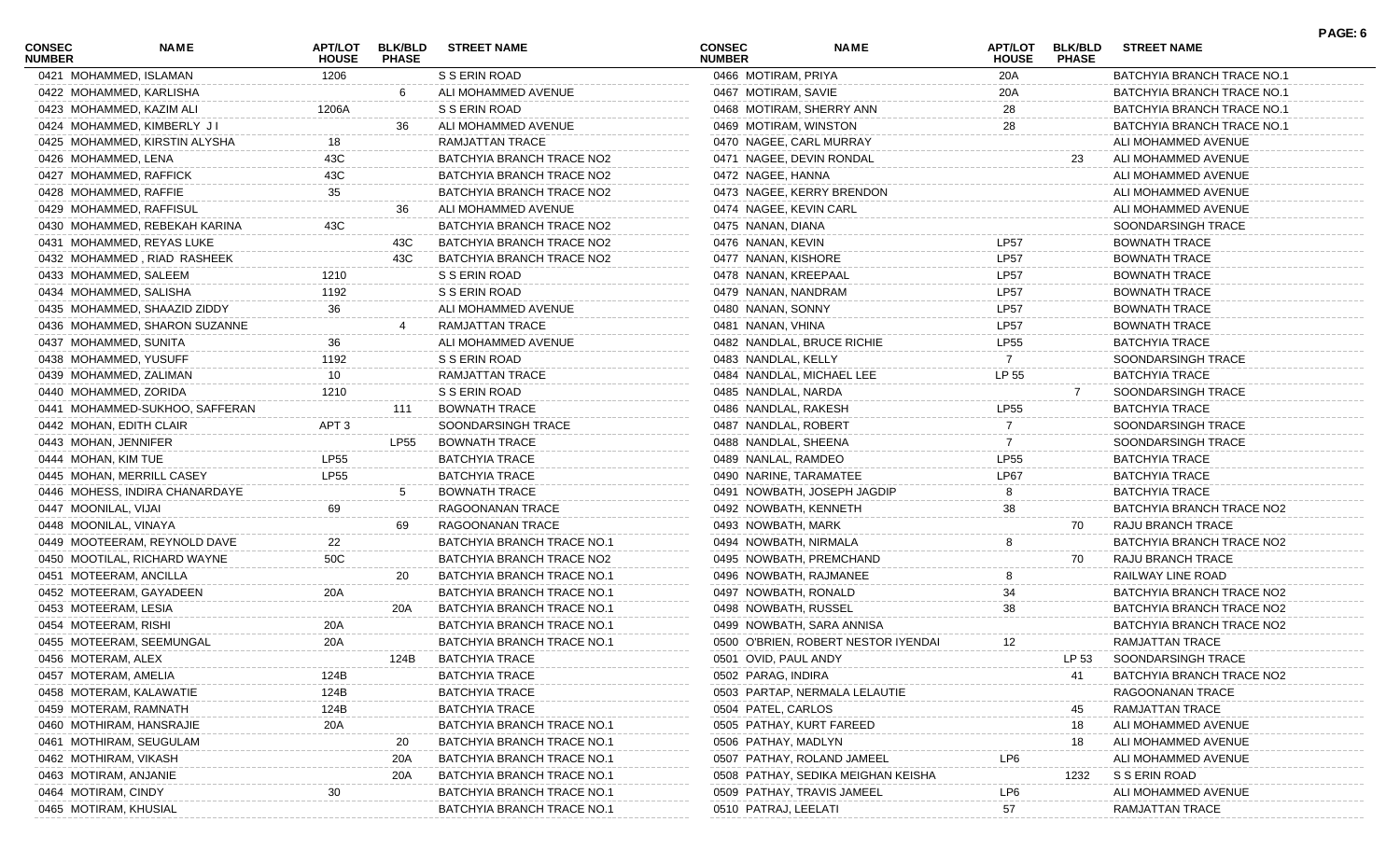| CONSEC<br><b>NUMBER</b> | NAME                                | APT/LOT<br><b>HOUSE</b> | <b>BLK/BLD</b><br><b>PHASE</b> | <b>STREET NAME</b>         | CONSEC<br><b>NUMBER</b>   | <b>NAME</b>                      | <b>APT/LOT</b><br><b>HOUSE</b> | <b>BLK/BLD</b><br><b>PHASE</b> | <b>STREET NAME</b>         | PAGE: 7 |
|-------------------------|-------------------------------------|-------------------------|--------------------------------|----------------------------|---------------------------|----------------------------------|--------------------------------|--------------------------------|----------------------------|---------|
| 0511 PATRAJ, SOMATIE    |                                     |                         | 57                             | RAMJATTAN TRACE            | 0556 RAGOONATH, GRACE     |                                  | 20                             |                                | SOONDARSINGH TRACE         |         |
| 0512 PATRICK, SEETA     |                                     |                         |                                | ALI MOHAMMED AVENUE        | 0557 RAGOONATH, HAYMAN    |                                  | 114                            |                                | BOWNATH TRACE              |         |
|                         | 0513 PATRICK, SHELLY ANN SHABANA    |                         |                                | ALI MOHAMMED AVENUE        | 0558 RAGOONATH, KALAUTI   |                                  | 20                             |                                | SOONDARSINGH TRACE         |         |
|                         | 0514 PATRICK-MANSHOOR, ALICIA KELLY |                         |                                | ALI MOHAMMED AVENUE        |                           | 0559 RAGOONATH, RAMCHAND         |                                | 20                             | SOONDARSINGH TRACE         |         |
|                         | 0515 PEETAM, ALLISON                |                         | 14A                            | SOONDARSINGH TRACE         |                           | 0560 RAGOONATHSINGH, CHRISTIAN   |                                | 1242                           | S S ERIN ROAD              |         |
| 0516 PEETAM, DONALD     |                                     | LP 52                   |                                | SOONDARSINGH TRACE         |                           | 0561 RAGOONATHSINGH, JOSHUA      |                                | 1242                           | S S ERIN ROAD              |         |
|                         | 0517 PEETAM, JASSODRA               | <b>LP52</b>             |                                | SOONDARSINGH TRACE         |                           | 0562 RAGOONATHSINGH, NANDINI     |                                | 1242                           | S S ERIN ROAD              |         |
| 0518 PEETAM, MOHAN      |                                     | <b>LP52</b>             |                                | SOONDARSINGH TRACE         |                           | 0563 RAGOONATHSINGH, SAMPSON     | 1242                           |                                | S S ERIN ROAD              |         |
|                         | 0519 PEETAM, SANDRA RAJDAYE         | <b>LP52</b>             |                                | SOONDARSINGH TRACE         |                           | 0564 RAGOONATHSINGH, SHERRY      |                                | 1242                           | S S ERIN ROAD              |         |
|                         | 0520 PERSAD, BRANDON KALLICHARAN    | 173                     |                                | <b>BOWNATH TRACE</b>       |                           | 0565 RAGOONATHSINGH, THERESA     | 1242                           |                                | S S ERIN ROAD              |         |
|                         | 0521 PERSAD, CHRISTOPHER K          | 173                     |                                | <b>BOWNATH TRACE</b>       |                           | 0566 RAGOONATHSINGH, VINCENT     |                                | 1242                           | S S ERIN ROAD              |         |
|                         | 0522 PERSAD, NISHA KAMINI           |                         | 25                             | BATCHYIA BRANCH TRACE NO.1 |                           | 0567 RAJARAM, SORYIAH REHANNA    |                                | 18                             | RAMJATTAN TRACE            |         |
|                         | 0523 PERSAD, RAMESH                 | 173                     |                                | <b>BOWNATH TRACE</b>       |                           | 0568 RAJPAUL, SABASTIAN SATESH   |                                | LP62                           | <b>BATCHYIA TRACE</b>      |         |
|                         | 0524 PERSADIE, CHRISSY              |                         | 18                             | <b>BOWNATH TRACE</b>       | 0569 RAJPAUL, SURESH      |                                  | <b>LP62</b>                    |                                | <b>BATCHYIA TRACE</b>      |         |
|                         | 0525 PERSADIE, MARIO LINCOLN        |                         | 18                             | <b>BOWNATH TRACE</b>       |                           | 0570 RAMADHIN-SOOKHOO, SANDRA    | LP 59                          |                                | BOWNATH TRACE              |         |
|                         | 0526 PHANG YOU, AMANDA              |                         | 28                             | ALI MOHAMMED AVENUE        | 0571 RAMASSAR, POLLY      |                                  | 21                             |                                | RAMJATTAN TRACE            |         |
|                         | 0527 PHANG YOU, DOUGLAS             |                         | 15                             | ALI MOHAMMED AVENUE        |                           | 0572 RAMBARAN, KRISTEN KEVIN     |                                | 43                             | <b>BOWNATH TRACE</b>       |         |
|                         | 0528 PITY, AMBER MIKALA             |                         | 4C                             | <b>BOWNATH TRACE</b>       |                           | 0573 RAMBARAN, ROLAND RAMPERSAD  |                                | 43                             | <b>BOWNATH TRACE</b>       |         |
|                         | 0529 PITY, JADE SHANIA              |                         | 4C                             | <b>BOWNATH TRACE</b>       | 0574 RAMBERAN, SHIRLEY    |                                  | 4Α                             |                                | <b>BOWNATH TRACE</b>       |         |
| 0530 POORAI, LINDA      |                                     | 43                      |                                | RAMJATTAN TRACE            | 0575 RAMCHAND, SHANTIE    |                                  | 162                            |                                | BATCHYIA TRACE             |         |
|                         | 0531 POORAI, PARBATIE               | <b>LP57</b>             |                                | <b>BOWNATH TRACE</b>       | 0576 RAMCHAND, SOHAN      |                                  | 168                            |                                | BATCHYIA BRANCH TRACE NO2  |         |
|                         | 0532 POORAI, RAJENDAI               | 43                      |                                | RAMJATTAN TRACE            | 0577 RAMCHAND, STEVE      |                                  |                                | 168                            | <b>BATCHYIA TRACE</b>      |         |
|                         | 0533 POORAI, RAMSARAN               | LP 57                   |                                | <b>BOWNATH TRACE</b>       | 0578 RAMCHAND, TOM        |                                  | 162                            |                                | <b>BATCHYIA TRACE</b>      |         |
|                         | 0534 POORAI, SAMAROO                | 43                      |                                | RAMJATTAN TRACE            | 0579 RAMCHAND, ZAINA      |                                  | 168                            |                                | <b>BATCHYIA TRACE</b>      |         |
|                         | 0535 POORAI, SHASTRI KERON          |                         | 43                             | <b>RAMJATTAN TRACE</b>     |                           | 0580 RAMCHARAN, BINDAWATTIE      |                                | 39                             | BATCHYIA BRANCH TRACE NO2  |         |
|                         | 0536 POORAI, SUNITA KOMAL           | <b>LP57</b>             |                                | <b>BOWNATH TRACE</b>       |                           | 0581 RAMCHARAN, BRANDON AMOS     | 23                             |                                | RAGOONANAN TRACE           |         |
|                         | 0537 POORAI, VINDAMATIE             |                         |                                | RAMJATTAN TRACE            | 0582 RAMCHARAN, HEMRAJ    |                                  | 1186                           |                                | S S ERIN ROAD              |         |
|                         | 0538 POORAI-RAMNARINE, ANEETA       |                         |                                | RAMJATTAN TRACE            |                           | 0583 RAMCHARAN, LEE ANN LILLY    | 23                             |                                | RAGOONANAN TRACE           |         |
| 0539 POULTER, INDRA     |                                     | 73                      |                                | RAMJATTAN TRACE            | 0584 RAMCHARAN, RAJENDRA  |                                  |                                | 39                             | BATCHYIA BRANCH TRACE NO2  |         |
|                         | 0540 RAGBIR, RAJDATH                |                         |                                | ALI MOHAMMED AVENUE        | 0585 RAMCHARAN, SASTREE   |                                  |                                | 9A                             | <b>BOWNATH TRACE</b>       |         |
|                         | 0541 RAGHOONANAN-SEEPERSAD, LEELA   | 1226                    |                                | S S ERIN ROAD              |                           | 0586 RAMCHARAN-MOHAMMED, LESHYA  |                                | 27                             | BATCHYIA BRANCH TRACE NO2  |         |
|                         | 0542 RAGHOONATH, DEODATH            | 114                     |                                | <b>BOWNATH TRACE</b>       |                           | 0587 RAMDASS, RAMDHAN RAGHOONATH | 36                             |                                | <b>BOWNATH TRACE</b>       |         |
|                         | 0543 RAGHOONATH, HEMLATA PRATIMA    | 36                      |                                | <b>BOWNATH TRACE</b>       | 0588 RAMDEEN, GLEN        |                                  | 174                            |                                | <b>BATCHYIA TRACE</b>      |         |
|                         | 0544 RAGHOONATH, JEENANAN           | <b>LP56</b>             |                                | <b>BOWNATH TRACE</b>       | 0589 RAMDEEN, KEVIN PAUL  |                                  |                                | 174                            | <b>BATCHYIA TRACE</b>      |         |
|                         | 0545 RAGHOONATH, JEWANLAL           | LP56                    |                                | <b>BOWNATH TRACE</b>       | 0590 RAMDEEN, VIDA        |                                  | 174                            |                                | <b>BATCHYIA TRACE</b>      |         |
|                         | 0546 RAGHOONATH, MINAWATEE          | <b>LP55</b>             |                                | <b>BOWNATH TRACE</b>       |                           | 0591 RAMDEEN-JAGLALSINGH, ALICIA | 174                            |                                | <b>BATCHYIA TRACE</b>      |         |
|                         | 0547 RAGHOONATH, OMA                | <b>LP56</b>             |                                | <b>BOWNATH TRACE</b>       | 0592 RAMDEO, CHLOE JADE   |                                  |                                | 23                             | BATCHYIA BRANCH TRACE NO2  |         |
|                         | 0548 RAGHOONATH, RAVI               | <b>LP55</b>             |                                | <b>BOWNATH TRACE</b>       |                           | 0593 RAMDEO, DINESH RAJESH       | 132                            |                                | BATCHYIA TRACE             |         |
|                         | 0549 RAGHOONATH, SAMSUNDAR          | 114                     |                                | <b>BOWNATH TRACE</b>       | 0594 RAMDEO, ELLIOTT JOEY |                                  | 126                            |                                | <b>BATCHYIA TRACE</b>      |         |
|                         | 0550 RAGHOONATH, SASHA              |                         | LP56                           | <b>BOWNATH TRACE</b>       |                           | 0595 RAMDEO, EMERSON LENNARD     | 126                            |                                | <b>BATCHYIA TRACE</b>      |         |
|                         | 0551 RAGHOONATH, SHAUN YOHAN        |                         | LP 56                          | <b>BOWNATH TRACE</b>       | 0596 RAMDEO, ERROL        |                                  | 126                            |                                | BATCHYIA BRANCH TRACE NO.  |         |
|                         | 0552 RAGHOONATH, TRICIA             | <b>LP55</b>             |                                | <b>BOWNATH TRACE</b>       | 0597 RAMDEO, ESTELLA      |                                  |                                |                                | BATCHYIA BRANCH TRACE NO.1 |         |
|                         | 0553 RAGHOONATH, VASHISH            | 36                      |                                | <b>BOWNATH TRACE</b>       |                           | 0598 RAMDEO, EVERETT EMMANUEL    | 109                            |                                | <b>BATCHYIA TRACE</b>      |         |
|                         | 0554 RAGHOONATH, VIGYAN             | 36                      |                                | <b>BOWNATH TRACE</b>       | 0599 RAMDEO, FEDGIA       |                                  | 126                            |                                | <b>BATCHYIA TRACE</b>      |         |
|                         | 0555 RAGOONATH, DEONARINE           | LP53                    |                                | SOONDARSINGH TRACE         | 0600 RAMDEO, GANGADEEN    |                                  | 132                            |                                | <b>BATCHYIA TRACE</b>      |         |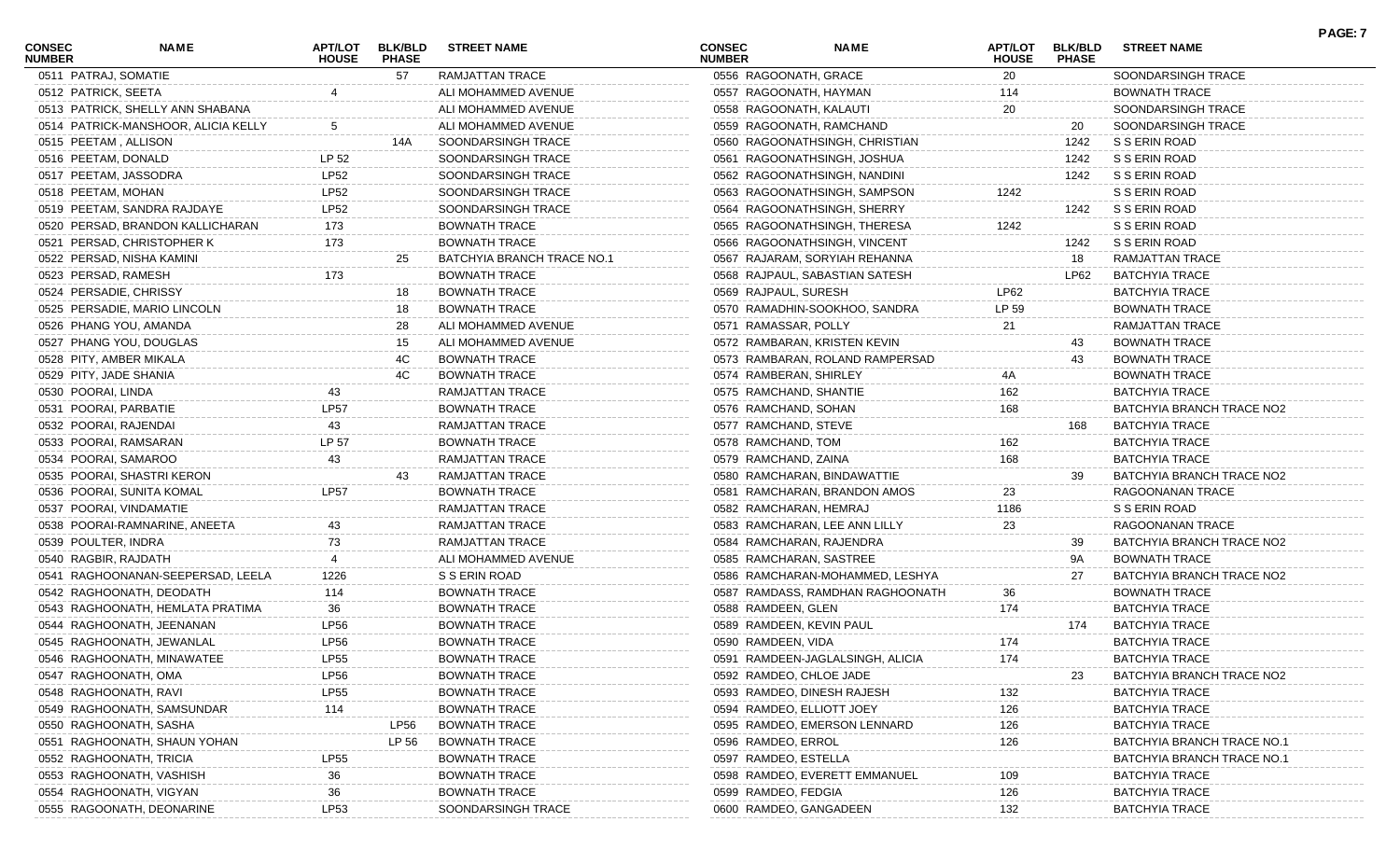| <b>CONSEC</b><br><b>NUMBER</b> | NAME                                | <b>APT/LOT</b><br><b>HOUSE</b> | <b>BLK/BLD</b><br><b>PHASE</b> | <b>STREET NAME</b>         | <b>CONSEC</b><br><b>NUMBER</b> | <b>NAME</b>                         | APT/LOT<br><b>HOUSE</b> | <b>BLK/BLD</b><br><b>PHASE</b> | <b>STREET NAME</b>        | PAGE: 8 |
|--------------------------------|-------------------------------------|--------------------------------|--------------------------------|----------------------------|--------------------------------|-------------------------------------|-------------------------|--------------------------------|---------------------------|---------|
| 0601 RAMDEO, LEENA             |                                     | 23                             |                                | BATCHYIA BRANCH TRACE NO2  |                                | 0646 RAMJATTAN, KENISHA TIFFANY AMY |                         | 93                             | RAGOONANAN TRACE          |         |
|                                | 0602 RAMDEO, LEN ROOPLAL            | 109                            |                                | <b>BATCHYIA TRACE</b>      | 0647 RAMJATTAN, KRISENLAL      |                                     |                         | 93                             | RAGOONANAN TRACE          |         |
| 0603 RAMDEO, LILAWTEE          |                                     | LP65                           |                                | <b>BATCHYIA TRACE</b>      | 0648 RAMJATTAN, KUMARIE        |                                     | 32A                     |                                | RAMJATTAN TRACE           |         |
|                                | 0604 RAMDEO, MARIAM SHIVANNA        |                                | 23                             | BATCHYIA BRANCH TRACE NO2  |                                | 0649 RAMJATTAN, NABINDRANAND        |                         | 32B                            | RAMJATTAN TRACE           |         |
|                                | 0605 RAMDEO, MARLENE CHERYL         | 23                             |                                | BATCHYIA BRANCH TRACE NO2  | 0650 RAMJATTAN, NEELA          |                                     |                         | 32C                            | RAMJATTAN TRACE           |         |
|                                | 0606 RAMDEO, PARAMDAYE              | 124                            |                                | <b>BATCHYIA TRACE</b>      |                                | 0651 RAMJATTAN, NICHOLAS MUNILAL    | 32D                     |                                | RAMJATTAN TRACE           |         |
| 0607 RAMDEO, POLLY             |                                     | 14                             |                                | BATCHYIA BRANCH TRACE NO.1 | 0652 RAMJATTAN, NICOLE         |                                     | 32D                     |                                | RAMJATTAN TRACE           |         |
|                                | 0608 RAMDEO, PURNAWATIE             | 132                            |                                | <b>BATCHYIA TRACE</b>      |                                | 0653 RAMJATTAN, RAVINDRANAND        | 32C                     |                                | RAMJATTAN TRACE           |         |
|                                | 0609 RAMDEO, RACHEL ALICIA          | 23                             |                                | BATCHYIA BRANCH TRACE NO2  | 0654 RAMJATTAN, SANDRA         |                                     | 32A                     |                                | RAMJATTAN TRACE           |         |
|                                | 0610 RAMDEO, RAJENDRA               | LP63                           |                                | <b>BATCHYIA TRACE</b>      |                                | 0655 RAMJATTAN, VIDESH RICHARD      |                         | 32A                            | RAMJATTAN TRACE           |         |
|                                | 0611 RAMDEO, RAMLOCHAN              | 124                            |                                | <b>BATCHYIA TRACE</b>      | 0656 RAMJATTAN, VIKESH         |                                     | 32                      |                                | RAMJATTAN TRACE           |         |
|                                | 0612 RAMDEO, RANDALL KIERON VICKY   | 14                             |                                | RAILWAY LINE ROAD          | 0657 RAMJATTAN, VISHNU         |                                     | LP6                     |                                | RAMJATTAN TRACE           |         |
|                                | 0613 RAMDEO, ROBINDRA               | LP63                           |                                | <b>BATCHYIA TRACE</b>      |                                | 0658 RAMJATTAN-SAMLAL, KHAMANIE     | 32E                     |                                | RAMJATTAN TRACE           |         |
|                                | 0614 RAMDEO, SADESH DEV             | 132                            |                                | <b>BATCHYIA TRACE</b>      |                                | 0659 RAMKARAN, THAKUR PERSAD        |                         |                                | ALI MOHAMMED AVENUE       |         |
| 0615 RAMDEO, SAMDAYE           |                                     |                                | 23                             | BATCHYIA BRANCH TRACE NO2  | 0660 RAMKISSOON, AMBIKA AMY    |                                     |                         |                                | RAJU BRANCH TRACE         |         |
| 0616 RAMDEO, SEETARA           |                                     | LP63                           |                                | <b>BATCHYIA TRACE</b>      | 0661 RAMKISSOON, BALRAJ        |                                     | 42                      |                                | BATCHYIA BRANCH TRACE NO2 |         |
|                                | 0617 RAMDEO BRIDGELAL, LOUVINA L    |                                | 50                             | BATCHYIA BRANCH TRACE NO.1 | 0662 RAMKISSOON, DESMOND       |                                     |                         | 18A                            | RAMJATTAN TRACE           |         |
|                                | 0618 RAMDHAN, ALANA PARBATIE        |                                | 93                             | RAGOONANAN TRACE           | 0663 RAMKISSOON, DHANRAJIE     |                                     |                         |                                | BATCHYIA BRANCH TRACE NO2 |         |
|                                | 0619 RAMDHAN, CHANDRAWATEE          |                                |                                | RAMJATTAN TRACE            | 0664 RAMKISSOON, DONNA         |                                     |                         |                                | RAILWAY LINE ROAD         |         |
|                                | 0620 RAMDHAN, MATTHEW               | 148                            |                                | <b>BATCHYIA TRACE</b>      | 0665 RAMKISSOON, GAITRI        |                                     | 42                      |                                | BATCHYIA BRANCH TRACE NO2 |         |
|                                | 0621 RAMDHAN, STEFAN CODY           |                                |                                | RAMJATTAN TRACE            | 0666 RAMKISSOON, GLEN          |                                     |                         |                                | <b>BATCHYIA TRACE</b>     |         |
| 0622 RAMDHAN, TAGORE           |                                     |                                |                                | RAMJATTAN TRACE            | 0667 RAMKISSOON, JAINARINE     |                                     |                         | 50                             | BATCHYIA BRANCH TRACE NO2 |         |
|                                | 0623 RAMDHAN, YUSHWARLAL            |                                |                                | <b>RAMJATTAN TRACE</b>     | 0668 RAMKISSOON, KALOUTIE      |                                     |                         |                                | <b>BATCHYIA TRACE</b>     |         |
|                                | 0624 RAMDHANAS, BASSO               | 91A                            |                                | RAMJATTAN TRACE            | 0669 RAMKISSOON, KAMINI        |                                     |                         |                                | RAJU BRANCH TRACE         |         |
|                                | 0625 RAMDHANAS, HANSRAJIE           | 91A                            |                                | RAMJATTAN TRACE            |                                | 0670 RAMKISSOON, KAMLOUTIE FLORIE   |                         | 152A                           | <b>BATCHYIA TRACE</b>     |         |
|                                | 0626 RAMDHANAS, KRISTINNA D         |                                | 91                             | RAMJATTAN TRACE            | 0671 RAMKISSOON, KHALAWAN      |                                     |                         |                                | BATCHYIA BRANCH TRACE NO2 |         |
|                                | 0627 RAMDHANAS, KRYSTAL CHANDROUTIE | 91                             |                                | <b>RAMJATTAN TRACE</b>     | 0672 RAMKISSOON, LEANN         |                                     | 50                      |                                | RAJU BRANCH TRACE         |         |
|                                | 0628 RAMDHANAS, MAHENDRA            |                                |                                | RAMJATTAN TRACE            | 0673 RAMKISSOON, MANGROO       |                                     |                         |                                | RAILWAY LINE ROAD         |         |
|                                | 0629 RAMDHANAS, RAVINDRA            | 91A                            |                                | RAMJATTAN TRACE            | 0674 RAMKISSOON, MANISHA       |                                     | 42                      |                                | BATCHYIA BRANCH TRACE NO2 |         |
|                                | 0630 RAMDHANAS, SUMATEE             | 91A                            |                                | <b>RAMJATTAN TRACE</b>     | 0675 RAMKISSOON, MARLINE       |                                     | LP6                     |                                | RAILWAY LINE ROAD         |         |
| 0631 RAMDIAL, KIMBERLY         |                                     | 19                             |                                | <b>RAMJATTAN TRACE</b>     | 0676 RAMKISSOON, NAVIN         |                                     | 170                     |                                | <b>BATCHYIA TRACE</b>     |         |
|                                | 0632 RAMHARRY, LYNDON               | 144                            |                                | <b>BATCHYIA TRACE</b>      | 0677 RAMKISSOON, NESHA         |                                     | 50                      |                                | BATCHYIA BRANCH TRACE NO2 |         |
| 0633 RAMHIT, DIPRAJ            |                                     |                                | LP67                           | <b>BATCHYIA TRACE</b>      |                                | 0678 RAMKISSOON, NIRMALA AVISHA     |                         |                                | RAJU BRANCH TRACE         |         |
| 0634 RAMHIT, KHEMRAJ           |                                     | 116                            |                                | <b>BATCHYIA TRACE</b>      | 0679 RAMKISSOON, PREMWATEE     |                                     |                         |                                | BATCHYIA BRANCH TRACE NO2 |         |
|                                | 0635 RAMHIT, ZABIDA SHAMA           | 116                            |                                | <b>BATCHYIA TRACE</b>      |                                | 0680 RAMKISSOON, RISHI VISHWANATH   | 170                     |                                | <b>BATCHYIA TRACE</b>     |         |
|                                | 0636 RAMJASS, CANDICE INDIRA        |                                | 27                             | RAMJATTAN TRACE            | 0681 RAMKISSOON, ROBIN         |                                     | 113                     |                                | <b>BOWNATH TRACE</b>      |         |
| 0637 RAMJATTAN, ABBY           |                                     | LP6                            |                                | RAMJATTAN TRACE            | 0682 RAMKISSOON, RUKHIYA       |                                     |                         |                                | RAMJATTAN TRACE           |         |
|                                | 0638 RAMJATTAN, BASDEO              | 32                             |                                | RAMJATTAN TRACE            | 0683 RAMKISSOON, SALINIA       |                                     |                         | 170                            | <b>BATCHYIA TRACE</b>     |         |
|                                | 0639 RAMJATTAN, BISSOONDAYE         | 32C                            |                                | <b>RAMJATTAN TRACE</b>     | 0684 RAMKISSOON, SAVITRI       |                                     |                         |                                | RAILWAY LINE ROAD         |         |
|                                |                                     |                                |                                |                            | 0685 RAMKISSOON, SUSHILA       |                                     |                         |                                |                           |         |
|                                | 0640 RAMJATTAN, CHANDROUTI          | 32B                            |                                | <b>RAMJATTAN TRACE</b>     |                                |                                     |                         |                                | SOONDARSINGH TRACE        |         |
| 0641 RAMJATTAN, CHRIS          |                                     | 32D                            |                                | RAMJATTAN TRACE            | 0686 RAMKISSOON, TRACY         |                                     |                         | 42                             | BATCHYIA BRANCH TRACE NO2 |         |
|                                | 0642 RAMJATTAN, CRISHENLAL          | 32A                            |                                | <b>RAMJATTAN TRACE</b>     |                                | 0687 RAMKISSOON-MAHARAJ, ANGELA R   | 113                     |                                | <b>BOWNATH TRACE</b>      |         |
|                                | 0643 RAMJATTAN, DARREN              | 32A                            |                                | <b>RAMJATTAN TRACE</b>     | 0688 RAMLACHAN, SHAM           |                                     |                         |                                | <b>RAMJATTAN TRACE</b>    |         |
|                                | 0644 RAMJATTAN, DAVANAND            | 32                             |                                | RAMJATTAN TRACE            |                                | 0689 RAMLAKHAN, SHARMILA ARLENE     | APT <sub>4</sub>        | 19                             | ALI MOHAMMED AVENUE       |         |
| 0645 RAMJATTAN, DILLON         |                                     | 32D                            |                                | RAMJATTAN TRACE            |                                | 0690 RAMLOCHAN, ADRIAN O'NEIL       | 19                      |                                | SOONDARSINGH TRACE        |         |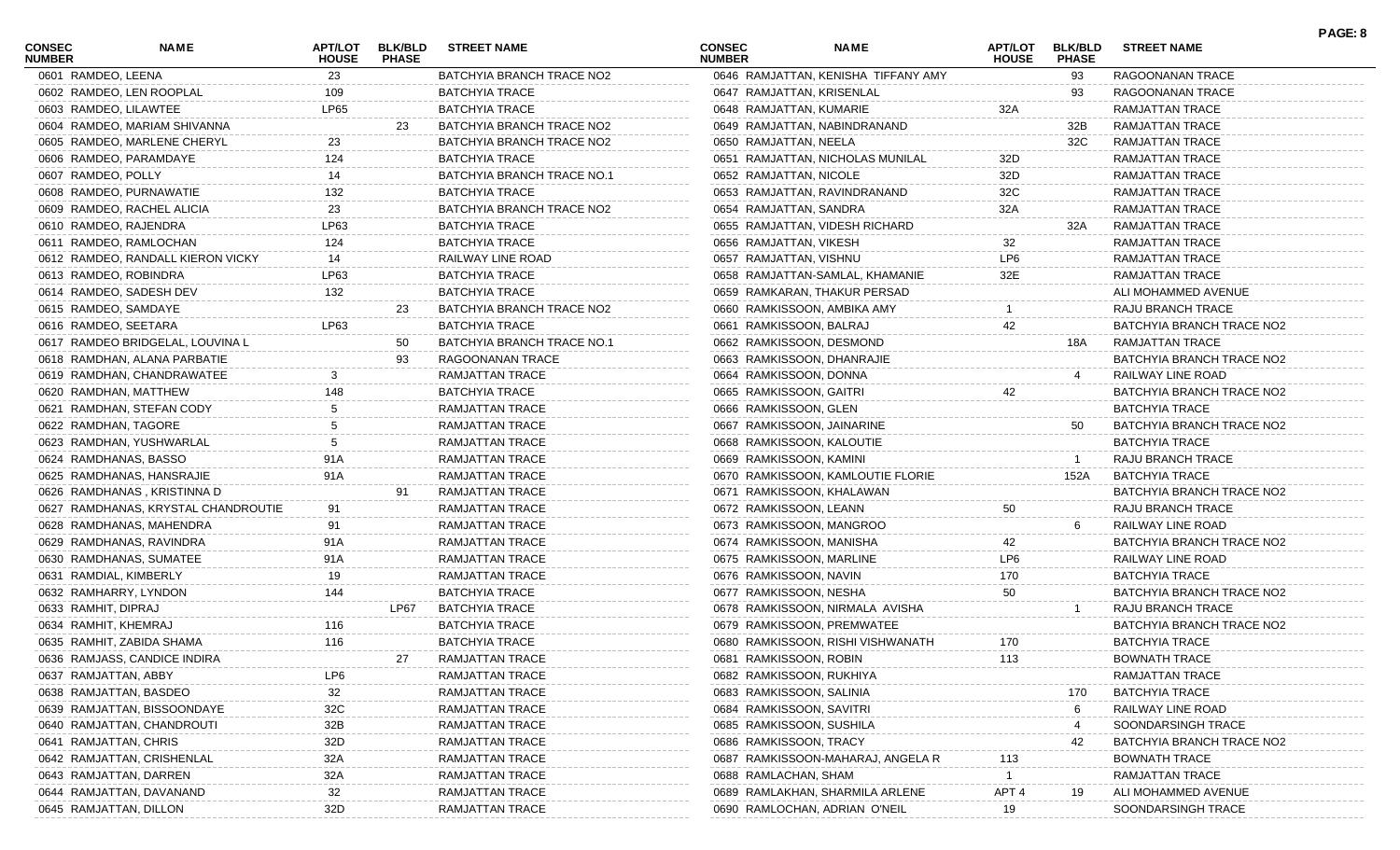| <b>CONSEC</b><br><b>NUMBER</b> | NAME                               | <b>APT/LOT</b><br><b>HOUSE</b> | <b>BLK/BLD</b><br><b>PHASE</b> | <b>STREET NAME</b>     | <b>CONSEC</b><br><b>NUMBER</b> | <b>NAME</b>                         | APT/LOT<br><b>HOUSE</b> | <b>BLK/BLD</b><br><b>PHASE</b> | <b>STREET NAME</b>     | PAGE: 9 |
|--------------------------------|------------------------------------|--------------------------------|--------------------------------|------------------------|--------------------------------|-------------------------------------|-------------------------|--------------------------------|------------------------|---------|
|                                | 0691 RAMLOCHAN, ANJANEE            |                                | 27                             | RAMJATTAN TRACE        |                                | 0736 RAMNARINE, SHASTRI BHARATH R   | 93                      |                                | RAMJATTAN TRACE        |         |
|                                | 0692 RAMLOCHAN, ANN MARIE          |                                |                                | RAMJATTAN TRACE        |                                | 0737 RAMNARINE, VIKASH PHAESWAR     | 53                      |                                | RAMJATTAN TRACE        |         |
|                                | 0693 RAMLOCHAN, DANICA AMELIA      |                                |                                | RAMJATTAN TRACE        |                                | 0738 RAMNARINE, VISHAL GOLDIE RAMAN | 51                      |                                | RAMJATTAN TRACE        |         |
| 0694 RAMLOCHAN, DAVID          |                                    |                                | 27                             | RAMJATTAN TRACE        |                                | 0739 RAMNARINE-BAHADUR, ANN VASHTI  | 13                      |                                | BOWNATH TRACE          |         |
|                                | 0695 RAMLOCHAN, DIANA YOLANDA      | 1238                           |                                | S S ERIN ROAD          |                                | 0740 RAMNARINE-SANTANA, SUNARDAYE   | 73                      |                                | RAGOONANAN TRACE       |         |
|                                | 0696 RAMLOCHAN, ELLIOTT SHAWN      | 25                             |                                | RAMJATTAN TRACE        |                                | 0741 RAMNARINE-VAID, BEVERLY GEETA  | 13                      |                                | BOWNATH TRACE          |         |
|                                | 0697 RAMLOCHAN, JESSICA AVISHA     | 5A                             |                                | RAMJATTAN TRACE        | 0742 RAMNATH, ANDRE VIJAY      |                                     |                         | 82                             | RAMJATTAN TRACE        |         |
|                                | 0698 RAMLOCHAN, JUSTIN AVINASH     | 5A                             |                                | RAMJATTAN TRACE        | 0743 RAMNATH, BALDEO           |                                     | 150A                    |                                | <b>BATCHYIA TRACE</b>  |         |
| 0699 RAMLOCHAN, KERRY          |                                    | 19                             |                                | SOONDARSINGH TRACE     |                                | 0744 RAMNATH, DARIUS RADESH         | 84                      |                                | RAMJATTAN TRACE        |         |
| 0700 RAMLOCHAN, MINTI          |                                    |                                | 27                             | RAMJATTAN TRACE        | 0745 RAMNATH, DOODNATH         |                                     |                         |                                | <b>RAMJATTAN TRACE</b> |         |
|                                | 0701 RAMLOCHAN, NATALIA KIMBERLY   |                                | 8                              | SOONDARSINGH TRACE     |                                | 0746 RAMNATH, JASODRA INDIRA        | 150B                    |                                | <b>BATCHYIA TRACE</b>  |         |
|                                | 0702 RAMLOCHAN, NEIL AARON         |                                |                                | SOONDARSINGH TRACE     | 0747 RAMNATH, KARIENE          |                                     | 148B                    |                                | <b>BATCHYIA TRACE</b>  |         |
|                                | 0703 RAMLOCHAN, RAJINDRA           |                                |                                | SOONDARSINGH TRACE     | 0748 RAMNATH, KHEMRAJ          |                                     |                         |                                | <b>BATCHYIA TRACE</b>  |         |
| 0704 RAMLOCHAN, RUDY           |                                    | 19                             |                                | SOONDARSINGH TRACE     |                                | 0749 RAMNATH, LUTCHMIPERSAD         | 148B                    |                                | <b>BATCHYIA TRACE</b>  |         |
| 0705 RAMLOCHAN, SILVAN         |                                    | 5А                             |                                | RAMJATTAN TRACE        | 0750 RAMNATH, MELLISA VICKY    |                                     | 82                      |                                | RAMJATTAN TRACE        |         |
| 0706 RAMLOCHAN, SUNETA         |                                    | 25                             |                                | <b>RAMJATTAN TRACE</b> | 0751 RAMNATH, MOHAN            |                                     | 82                      |                                | <b>RAMJATTAN TRACE</b> |         |
|                                | 0707 RAMLOCHAN, TALIA SHARON       | 25                             |                                | RAMJATTAN TRACE        | 0752 RAMNATH, MOHAN            |                                     | 148B                    |                                | <b>BATCHYIA TRACE</b>  |         |
| 0708 RAMLOGAN, DENISH          |                                    |                                | 1222                           | S S ERIN ROAD          | 0753 RAMNATH, NADIRA           |                                     | 148B                    |                                | <b>BATCHYIA TRACE</b>  |         |
| 0709 RAMLOGAN, NESHA           |                                    | 1222                           |                                | S S ERIN ROAD          | 0754 RAMNATH, NANAN            |                                     |                         |                                | <b>BATCHYIA TRACE</b>  |         |
| 0710 RAMLOGAN, STEPHEN         |                                    | 1188                           |                                | S S ERIN ROAD          | 0755 RAMNATH, PARBATTEE        |                                     | 150B                    |                                | <b>BATCHYIA TRACE</b>  |         |
| 0711 RAMLOGAN, TRISHA          |                                    | 1188                           |                                | S S ERIN ROAD          | 0756 RAMNATH, POORAN           |                                     | 150B                    |                                | <b>BATCHYIA TRACE</b>  |         |
|                                | 0712 RAMNARACE, ADRIAN NOEL        | 86                             |                                | <b>RAMJATTAN TRACE</b> | 0757 RAMNATH, PURANMATIE       |                                     | 150A                    |                                | <b>BATCHYIA TRACE</b>  |         |
|                                | 0713 RAMNARACE, CHRIS SHIVA        |                                | 86                             | RAMJATTAN TRACE        | 0758 RAMNATH, RADESH           |                                     | 82                      |                                | RAMJATTAN TRACE        |         |
| 0714 RAMNARACE, RAMDAI         |                                    | 146A                           |                                | <b>BATCHYIA TRACE</b>  | 0759 RAMNATH, RAMRAJI          |                                     | 82                      |                                | RAMJATTAN TRACE        |         |
|                                | 0715 RAMNARACE, SATHROHAN          | 1200                           |                                | S S ERIN ROAD          | 0760 RAMNATH, SHARMILA         |                                     |                         |                                | <b>BATCHYIA TRACE</b>  |         |
|                                | 0716 RAMNARACE, SURUJNARINE        | 86                             |                                | RAMJATTAN TRACE        |                                | 0761 RAMNATH DE ESPANA, DULARIE     | 82                      |                                | RAMJATTAN TRACE        |         |
| 0717 RAMNARACE, VASHTI         |                                    |                                | 45D                            | RAMJATTAN TRACE        | 0762 RAMNAUTH, SAMDAYE         |                                     | 82                      |                                | RAMJATTAN TRACE        |         |
|                                | 0718 RAMNARACE-HARRINANAN, NIRMALA | 107                            |                                | RAGOONANAN TRACE       |                                | 0763 RAMOUTAR, CHARLOTTE VIOLET     | LOT 148                 |                                | <b>BATCHYIA TRACE</b>  |         |
|                                | 0719 RAMNARINE, CHANARDAI          | 32F                            |                                | RAMJATTAN TRACE        | 0764 RAMOUTAR, GIRLIE          |                                     | 111                     |                                | RAGOONANAN TRACE       |         |
|                                | 0720 RAMNARINE, DARIN GOPAUL       | 49                             |                                | RAMJATTAN TRACE        | 0765 RAMOUTAR, GISELLE         |                                     | 111                     |                                | RAGOONANAN TRACE       |         |
| 0721 RAMNARINE, DONNA          |                                    |                                | 11                             | RAGOONANAN TRACE       | 0766 RAMOUTAR, HARDEO          |                                     | 146B                    |                                | <b>BATCHYIA TRACE</b>  |         |
|                                |                                    |                                | 51                             | RAMJATTAN TRACE        | 0767 RAMOUTAR, JUSTIN          |                                     |                         |                                | RAGOONANAN TRACE       |         |
|                                | 0722 RAMNARINE, GUAYATREE          |                                |                                | RAMJATTAN TRACE        |                                |                                     |                         | 111<br>146B                    | <b>BATCHYIA TRACE</b>  |         |
|                                | 0723 RAMNARINE, HARRIDATH          | 93                             |                                |                        | 0768 RAMOUTAR, KIMBERLY        |                                     |                         |                                |                        |         |
|                                | 0724 RAMNARINE, INAWATEE           |                                |                                | RAMJATTAN TRACE        | 0769 RAMOUTAR, KISMETTE        |                                     | 148                     |                                | <b>BATCHYIA TRACE</b>  |         |
|                                | 0725 RAMNARINE, KALIPERSAD         | 32                             |                                | RAMJATTAN TRACE        |                                | 0770 RAMOUTAR, LEELA ASHMEED        | 146B                    |                                | <b>BATCHYIA TRACE</b>  |         |
|                                | 0726 RAMNARINE, KALOUTIE           |                                | 93                             | RAMJATTAN TRACE        | 0771 RAMOUTAR, MINA SHAMA      |                                     | 1234                    |                                | S S ERIN ROAD          |         |
| 0727 RAMNARINE, KAVITA         |                                    |                                | 93                             | RAMJATTAN TRACE        | 0772 RAMOUTAR, NANLAL          |                                     | <b>LOT 148</b>          |                                | BATCHYIA TRACE         |         |
| 0728 RAMNARINE, KHUSIAL        |                                    |                                |                                | <b>RAMJATTAN TRACE</b> | 0773 RAMOUTAR, NIRMAL          |                                     | 111                     |                                | RAGOONANAN TRACE       |         |
|                                | 0729 RAMNARINE, LARRY GANGABISSOON | 13                             |                                | <b>BOWNATH TRACE</b>   | 0774 RAMOUTAR, POONAN          |                                     | 1234                    |                                | S S ERIN ROAD          |         |
|                                | 0730 RAMNARINE, LISA DEVAHUTIE     | 53                             |                                | RAMJATTAN TRACE        |                                | 0775 RAMOUTAR, RICHARD JAIPERSAD    |                         | 148                            | <b>BATCHYIA TRACE</b>  |         |
| 0731 RAMNARINE, NARINE         |                                    | 51                             |                                | RAMJATTAN TRACE        |                                | 0776 RAMOUTAR-HARRILAL, AMY ARTHI   |                         | 148                            | <b>BATCHYIA TRACE</b>  |         |
|                                | 0732 RAMNARINE, PAMAWATIE          | 49                             |                                | RAMJATTAN TRACE        |                                | 0777 RAMOUTAR-KANHAI, CHRYSTAL L    | 148                     |                                | <b>BATCHYIA TRACE</b>  |         |
|                                | 0733 RAMNARINE, PHULMATIE          | 1224                           |                                | S S ERIN ROAD          |                                | 0778 RAMOUTAR-NOWBATH, MARILYN      | 70                      |                                | RAJU BRANCH TRACE      |         |
|                                | 0734 RAMNARINE, SATHI VADEWATIE T  | LP17                           |                                | <b>RAMJATTAN TRACE</b> | 0779 RAMPERSAD, AKAASH         |                                     | 45A                     |                                | RAGOONANAN TRACE       |         |
|                                | 0735 RAMNARINE, SELOCHANIE         | 11                             |                                | RAGOONANAN TRACE       | 0780 RAMPERSAD, AMBIKA         |                                     | 12                      |                                | SOONDARSINGH TRACE     |         |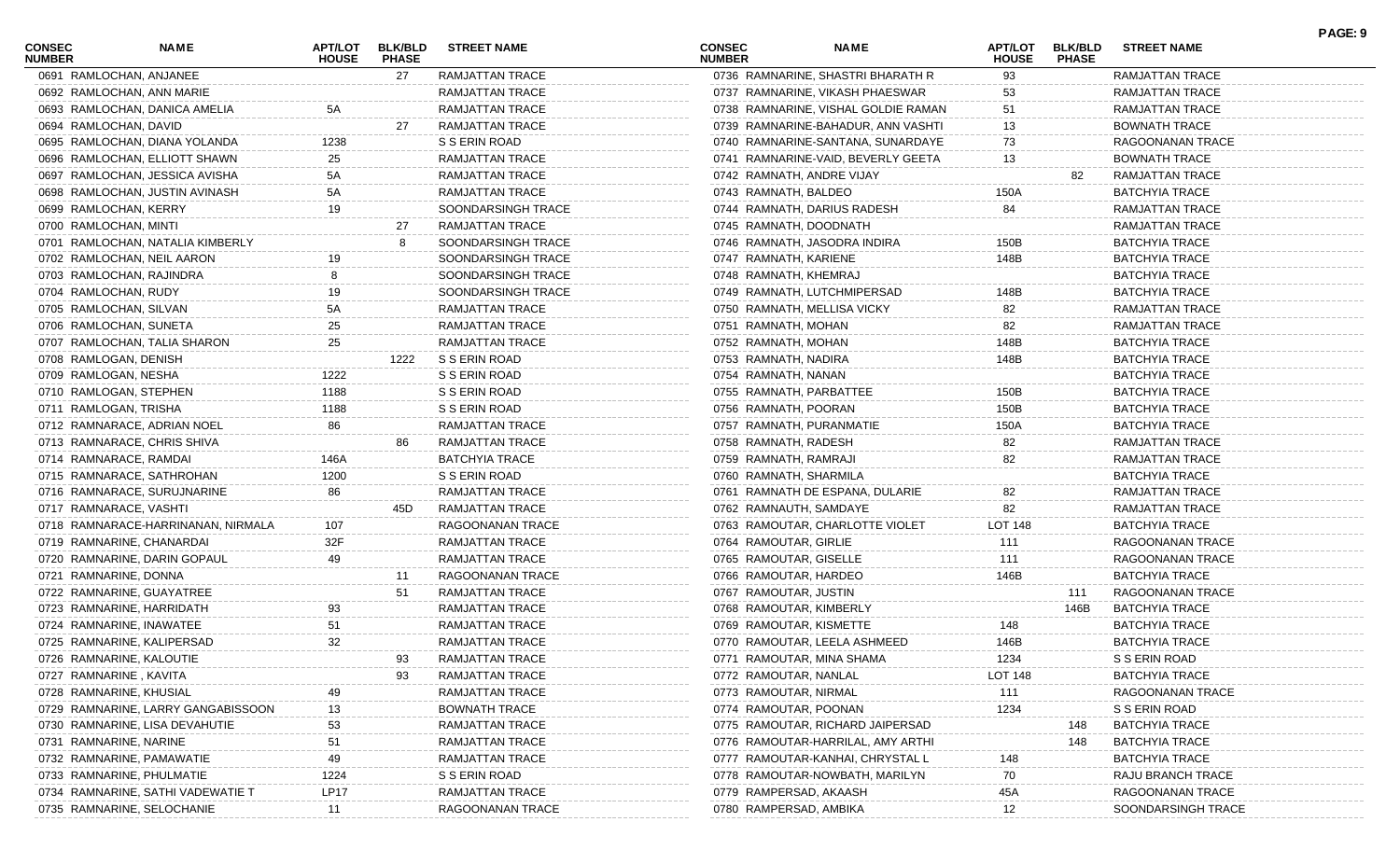| CONSEC<br><b>NUMBER</b> | NAME                              | APT/LOT<br><b>HOUSE</b> | <b>BLK/BLD</b><br><b>PHASE</b> | <b>STREET NAME</b>   | <b>CONSEC</b><br><b>NUMBER</b> | NAME                               | <b>APT/LOT</b><br><b>HOUSE</b> | <b>BLK/BLD</b><br><b>PHASE</b> | <b>STREET NAME</b>         | <b>PAGE: 10</b> |
|-------------------------|-----------------------------------|-------------------------|--------------------------------|----------------------|--------------------------------|------------------------------------|--------------------------------|--------------------------------|----------------------------|-----------------|
|                         | 0781 RAMPERSAD, AVINAASH          | 45                      |                                | RAGOONANAN TRACE     |                                | 0826 RAMSAROOP, SHARMAN TILBOWAN   |                                | LP67                           | RAGOONANAN TRACE           |                 |
| 0782 RAMPERSAD, BASDAI  |                                   |                         |                                | SOONDARSINGH TRACE   |                                | 0827 RAMSINGH, ARRYSIA VILMA       | 13                             |                                | RAGOONANAN TRACE           |                 |
|                         | 0783 RAMPERSAD, CAMENEE           |                         | 45B                            | RAGOONANAN TRACE     |                                | 0828 RAMSINGH, DARRYL DAVID JR     |                                | 13                             | RAGOONANAN TRACE           |                 |
|                         | 0784 RAMPERSAD, CRYSTAL           | 45B                     |                                | RAGOONANAN TRACE     |                                | 0829 RAMSINGH, DAVID BRENT         | 13                             |                                | RAGOONANAN TRACE           |                 |
| 0785 RAMPERSAD, DULCIE  |                                   | 1222                    |                                | S S ERIN ROAD        |                                | 0830 RAMSINGH, GOOMTIE             | 13                             |                                | RAGOONANAN TRACE           |                 |
| 0786 RAMPERSAD, GANGA   |                                   | 45A                     |                                | RAGOONANAN TRACE     |                                | 0831 RAMSINGH, HAZEL               | 3A                             |                                | <b>BOWNATH TRACE</b>       |                 |
|                         | 0787 RAMPERSAD, GARY VESHAL       | 17                      |                                | SOONDARSINGH TRACE   |                                | 0832 RAMSINGH, TARAMATEE           |                                | 32D                            | <b>RAMJATTAN TRACE</b>     |                 |
| 0788 RAMPERSAD, HALIA   |                                   | 17                      |                                | SOONDARSINGH TRACE   |                                | 0833 RAMSOOK, DIANA SARA           | 12A                            |                                | <b>BOWNATH TRACE</b>       |                 |
|                         | 0789 RAMPERSAD, INGRID PEARL      | 19                      |                                | SOONDARSINGH TRACE   |                                | 0834 RAMSOOK, LACKRAJ              | 12A                            |                                | <b>BOWNATH TRACE</b>       |                 |
|                         | 0790 RAMPERSAD, JAGGERNATH        | 45B                     |                                | RAGOONANAN TRACE     |                                | 0835 RAMSOOK, RHONDA RENE          | 12A                            |                                | <b>BOWNATH TRACE</b>       |                 |
|                         | 0791 RAMPERSAD, KEISHA ANASTASIA  | 17                      |                                | SOONDARSINGH TRACE   | 0836 RASSOOL, AFZAL            |                                    | 1212                           |                                | S S ERIN ROAD              |                 |
|                         | 0792 RAMPERSAD, KEVIN JAGDESH     | 45B                     |                                | RAGOONANAN TRACE     |                                | 0837 RASSOOL, ROSHNI RACHAEL       | 1212                           |                                | S S ERIN ROAD              |                 |
|                         | 0793 RAMPERSAD, KUMARDEO          |                         | 12                             | SOONDARSINGH TRACE   |                                | 0838 REX ARAIH, SAMDAI DAOUKEE     | 43                             |                                | BATCHYIA BRANCH TRACE NO2  |                 |
|                         | 0794 RAMPERSAD, NICHOLAS ARNOLD   |                         | 29                             | RAGOONANAN TRACE     |                                | 0839 ROOPCHAND, JANELLE            |                                | 111                            | RAGOONANAN TRACE           |                 |
|                         | 0795 RAMPERSAD, NIGEL JONATHAN    |                         | 29                             | RAGOONANAN TRACE     |                                | 0840 ROOPNARINE, ESHWAR            | 1202                           |                                | S S ERIN ROAD              |                 |
| 0796 RAMPERSAD, RICKY   |                                   | LP 71                   | # 98                           | RAGOONANAN TRACE     |                                | 0841 ROOPNARINE, MAHADAYA          | 21                             |                                | RAGOONANAN TRACE           |                 |
|                         | 0797 RAMPERSAD, SUDESH            | 29                      |                                | RAGOONANAN TRACE     |                                | 0842 ROOPNARINE, NAREE SUNILDATH   |                                |                                | RAGOONANAN TRACE           |                 |
|                         | 0798 RAMPERSAD, THAKUR PERSAD     | 17                      |                                | SOONDARSINGH TRACE   |                                | 0843 ROOPNARINE, RAMESH RAMLAGAN   |                                | 57                             | RAGOONANAN TRACE           |                 |
|                         | 0799 RAMPERSAD, VIKAASH ANOOP     |                         | 45A                            | RAGOONANAN TRACE     |                                | 0844 ROOPNARINE-BALDEO, NISHA S A  |                                | 39A                            | RAGOONANAN TRACE           |                 |
|                         | 0800 RAMPERSAD, VINDRAWATEE       |                         |                                | SOONDARSINGH TRACE   |                                | 0845 ROOPNARINE-RAMJATTAN, KOONTIE | 32B                            |                                | RAMJATTAN TRACE            |                 |
|                         | 0801 RAMPERSAD, VISHALL           | 45B                     |                                | RAGOONANAN TRACE     |                                | 0846 SAHADEO, NADEEM               |                                | 5                              | ALI MOHAMMED AVENUE        |                 |
|                         | 0802 RAMPERSADSINGH, MINAWATEE I  | 7A                      |                                | <b>BOWNATH TRACE</b> |                                | 0847 SAHADEO, NALINI TRICIA        | <b>LP59</b>                    |                                | <b>BATCHYIA TRACE</b>      |                 |
|                         | 0803 RAMPERSADSINGH, VINNY CARLOS | 7A                      |                                | <b>BOWNATH TRACE</b> | 0848 SAHADEO, NUTAN            |                                    | <b>LP60</b>                    |                                | <b>BATCHYIA TRACE</b>      |                 |
|                         | 0804 RAMRATTAN, RAMDASSIE         | <b>LP56</b>             |                                | <b>BOWNATH TRACE</b> |                                | 0849 SAHADEO, PARBATIE             | <b>LP59</b>                    |                                | <b>BATCHYIA TRACE</b>      |                 |
|                         | 0805 RAMROOP, MELISSA MAEGAN      | LP67                    |                                | RAGOONANAN TRACE     |                                | 0850 SAHADEO, RAMCHANDAR           | <b>LP59</b>                    |                                | <b>BATCHYIA TRACE</b>      |                 |
|                         | 0806 RAMSAMMY, AMAR VERAN         |                         |                                | ALI MOHAMMED AVENUE  |                                | 0851 SAHADEO, SHASTRI DEEVESH      |                                | LP59                           | BATCHYIA TRACE             |                 |
|                         | 0807 RAMSAMMY, DEONARINE VERAN    |                         |                                | ALI MOHAMMED AVENUE  | 0852 SAHADEO, TARA             |                                    |                                |                                | ALI MOHAMMED AVENUE        |                 |
|                         | 0808 RAMSAMMY, ELIZABETH          | <b>LP55</b>             |                                | <b>BOWNATH TRACE</b> |                                | 0853 SAHADEO-SINGH, HAEMRAWATEE    | 3                              |                                | ALI MOHAMMED AVENUE        |                 |
|                         | 0809 RAMSAMMY, HASPATIE           |                         |                                | ALI MOHAMMED AVENUE  |                                | 0854 SALICKRAM, CHRISTINE          |                                |                                | BATCHYIA BRANCH TRACE NO.1 |                 |
| 0810 RAMSAMMY, KRISTA   |                                   |                         |                                | ALI MOHAMMED AVENUE  |                                | 0855 SALICKRAM, KISHAN             | 42                             |                                | BATCHYIA BRANCH TRACE NO.1 |                 |
| 0811 RAMSARAN, AJIT     |                                   | 65                      |                                | RAGOONANAN TRACE     |                                | 0856 SALICKRAM, KISHORE            |                                |                                | BATCHYIA BRANCH TRACE NO.1 |                 |
| 0812 RAMSARAN, ANIL     |                                   | 59                      |                                | RAGOONANAN TRACE     |                                | 0857 SALICKRAM, KRISTINA           |                                | LP42                           | BATCHYIA BRANCH TRACE NO.1 |                 |
|                         | 0813 RAMSARAN, GAYATRIE           | 67                      |                                | RAGOONANAN TRACE     |                                | 0858 SAMAROO, KAMINI               |                                | 91                             | RAMJATTAN TRACE            |                 |
|                         | 0814 RAMSARAN, HARRIPERSAD        | 59                      |                                | RAGOONANAN TRACE     |                                | 0859 SAMUEL-GADOO, KATHLEEN        | 26                             |                                | <b>RAMJATTAN TRACE</b>     |                 |
| 0815 RAMSARAN, INDRA    |                                   | 8                       |                                | RAMJATTAN TRACE      |                                | 0860 SAMUEL-MOTERAM, SAMANTHA      |                                | 124B                           | <b>BATCHYIA TRACE</b>      |                 |
|                         |                                   | 8                       |                                |                      |                                |                                    |                                |                                |                            |                 |
|                         | 0816 RAMSARAN, ISAAC NEWTON       |                         |                                | RAMJATTAN TRACE      | 0861 SANKAR, LYNDA             |                                    |                                | 15                             | RAMJATTAN TRACE            |                 |
| 0817 RAMSARAN, SACHA    |                                   |                         | 59                             | RAGOONANAN TRACE     |                                | 0862 SANKAR, NARAMATEE DEV         |                                | 28                             | ALI MOHAMMED AVENUE        |                 |
| 0818 RAMSARAN, SARAH    |                                   |                         | 59                             | RAGOONANAN TRACE     |                                | 0863 SANTANA, ALLAN MAHESH         |                                |                                | RAGOONANAN TRACE           |                 |
| 0819 RAMSARAN, SAVITRY  |                                   |                         |                                | RAGOONANAN TRACE     |                                | 0864 SANTANA, ELLIS GEOFFREY       | 73                             |                                | RAGOONANAN TRACE           |                 |
|                         | 0820 RAMSARAN, SHERILLE           |                         |                                | RAMJATTAN TRACE      |                                | 0865 SANTANA, TRACEY GAYMATEE      | 73                             |                                | RAGOONANAN TRACE           |                 |
| 0821 RAMSARAN, SINDY    |                                   | 65                      |                                | RAGOONANAN TRACE     |                                | 0866 SAROOP, ANGELLA               |                                |                                | SOONDARSINGH TRACE         |                 |
| 0822 RAMSARAN, UNA      |                                   | 59                      |                                | RAGOONANAN TRACE     | 0867 SAROOP, SAMLAL            |                                    | <b>LP50</b>                    |                                | SOONDARSINGH TRACE         |                 |
| 0823 RAMSARAN, ZALINA   |                                   | 65                      |                                | RAGOONANAN TRACE     |                                | 0868 SARWAN, TOTALALL              | <b>APT 12</b>                  |                                | ALI MOHAMMED AVENUE        |                 |
|                         | 0824 RAMSARAN-SURUJBALLY, LEENA   | 59                      |                                | RAGOONANAN TRACE     |                                | 0869 SEEBALACK, PRAKASH            | 132                            |                                | <b>BATCHYIA TRACE</b>      |                 |
|                         | 0825 RAMSAROOP, CHRISTOPHER       |                         | LP67                           | RAGOONANAN TRACE     |                                | 0870 SEEBALACK, SAVITRI            | 132                            |                                | <b>BATCHYIA TRACE</b>      |                 |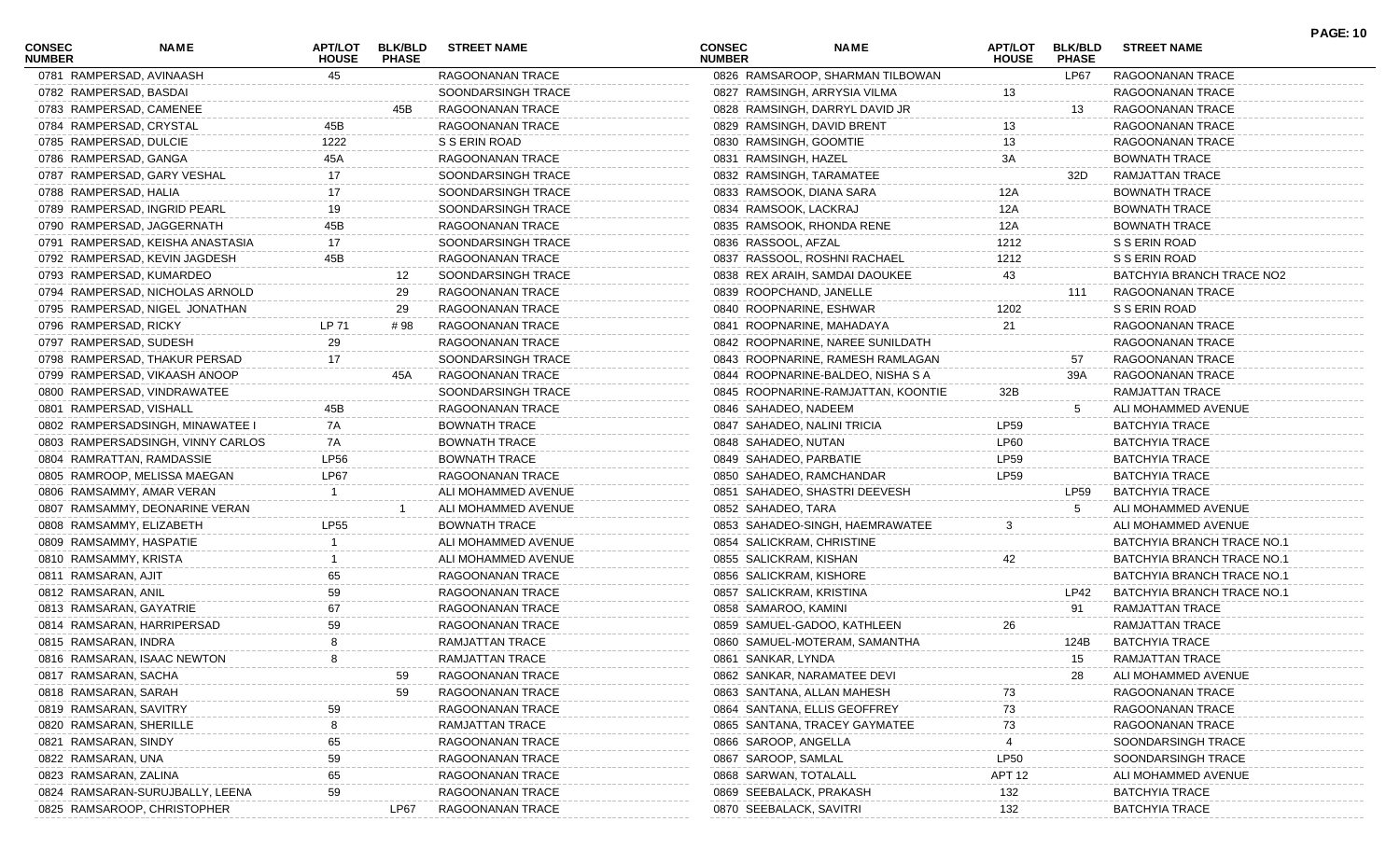| <b>CONSEC</b><br><b>NUMBER</b> | NAME                               | APT/LOT<br><b>HOUSE</b> | <b>BLK/BLD</b><br><b>PHASE</b> | <b>STREET NAME</b>         | <b>CONSEC</b><br><b>NUMBER</b> | NAME                             | APT/LOT<br><b>HOUSE</b> | <b>BLK/BLD</b><br><b>PHASE</b> | <b>STREET NAME</b>         | <b>PAGE: 11</b> |
|--------------------------------|------------------------------------|-------------------------|--------------------------------|----------------------------|--------------------------------|----------------------------------|-------------------------|--------------------------------|----------------------------|-----------------|
|                                | 0871 SEECHARAN, CARAN              | 28                      |                                | BATCHYIA BRANCH TRACE NO2  | 0916 SIEWLAL, SOOKLAL          |                                  | 159                     |                                | <b>BATCHYIA TRACE</b>      |                 |
|                                | 0872 SEECHARAN, DEBBIE             | 28                      |                                | BATCHYIA BRANCH TRACE NO2  | 0917 SIEWLAL, STEVE            |                                  |                         | 157                            | <b>BATCHYIA TRACE</b>      |                 |
|                                | 0873 SEECHARAN, DHANWANTIA         | 28                      |                                | BATCHYIA BRANCH TRACE NO2  |                                | 0918 SIMBHOO, DULARIYA DOLCIE    | 71                      |                                | RAMJATTAN TRACE            |                 |
|                                | 0874 SEECHARAN, KOWSIL CHRISINDAYE | 28                      |                                | BATCHYIA BRANCH TRACE NO2  | 0919 SIMBHOO, SAROJE           |                                  | 71                      |                                | RAMJATTAN TRACE            |                 |
|                                | 0875 SEECHARAN, NARINE PERSAD      | 33                      |                                | BATCHYIA BRANCH TRACE NO2  | 0920 SIMMONS, CURTIS           |                                  |                         | 4C.                            | <b>BOWNATH TRACE</b>       |                 |
|                                | 0876 SEECHARAN, SAMANTHA           |                         | 32                             | BATCHYIA BRANCH TRACE NO2  | 0921 SIMMONS, DE LION          |                                  |                         |                                | <b>BOWNATH TRACE</b>       |                 |
|                                | 0877 SEEGOBIN, LEELA               |                         |                                | <b>BATCHYIA TRACE</b>      | 0922 SIMMONS, GLENN            |                                  | 4C                      |                                | <b>BOWNATH TRACE</b>       |                 |
|                                | 0878 SEEGOBIN, PRAKASH             | 147                     |                                | <b>BATCHYIA TRACE</b>      |                                | 0923 SIMMONS, MELLISSA NATALIE   |                         |                                | <b>BOWNATH TRACE</b>       |                 |
|                                | 0879 SEEMANGAL, AMELIA             | 31                      |                                | RAGOONANAN TRACE           |                                | 0924 SIMMONS, STEPHON DALE       | 4C                      |                                | <b>BOWNATH TRACE</b>       |                 |
|                                | 0880 SEEMANGAL, ANUSHKA            |                         | 31                             | RAGOONANAN TRACE           | 0925 SIMMONS PITY, KAREN       |                                  | 4C                      |                                | BOWNATH TRACE              |                 |
|                                | 0881 SEEMANGAL, EITHEAN            | 31                      |                                | RAGOONANAN TRACE           | 0926 SINANAN, BASDEO           |                                  | 1196                    |                                | S S ERIN ROAD              |                 |
|                                | 0882 SEEPERSAD, GULLIN             | 1232                    |                                | S S ERIN ROAD              |                                | 0927 SINANAN-RAMDHAN, CAMILLE    | 17                      |                                | RAMJATTAN TRACE            |                 |
|                                | 0883 SEEPERSAD, NATALIE            | 1226                    |                                | S S ERIN ROAD              |                                | 0928 SINGH, CHERISE PETAL ANGEL  | 50                      |                                | BATCHYIA BRANCH TRACE NO.1 |                 |
|                                | 0884 SEEPERSAD, RAMDATH            | 14                      |                                | SOONDARSINGH TRACE         | 0929 SINGH, DOLORES            |                                  |                         |                                | RAMJATTAN TRACE            |                 |
|                                | 0885 SEEPERSAD, SAVITRIE           | # 14                    |                                | SOONDARSINGH TRACE         | 0930 SINGH, HARRIPERSAD        |                                  | 67                      |                                | BATCHYIA BRANCH TRACE NO2  |                 |
|                                | 0886 SEEPERSAD, SEWCHAN            | 1232                    |                                | S S ERIN ROAD              | 0931 SINGH, HEMA               |                                  |                         |                                | ALI MOHAMMED AVENUE        |                 |
|                                | 0887 SEEPERSAD, SHAM               | 1230                    |                                | S S ERIN ROAD              | 0932 SINGH, INDARJIT           |                                  |                         |                                | ALI MOHAMMED AVENUE        |                 |
|                                | 0888 SEEPERSAD, SHIVON             |                         | 1226                           | S S ERIN ROAD              | 0933 SINGH, KAYMA              |                                  | 85                      |                                | BATCHYIA BRANCH TRACE NO.1 |                 |
|                                | 0889 SEEPERSAD, SUNIL              |                         |                                | RAMJATTAN TRACE            | 0934 SINGH, KEN INDAR          |                                  |                         |                                | ALI MOHAMMED AVENUE        |                 |
|                                | 0890 SEEPERSAD SINGH, RAJESH       | 7A                      |                                | BATCHYIA BRANCH TRACE NO2  |                                | 0935 SINGH, KERRY BHEESHAM       | 1278                    |                                | S S ERIN ROAD              |                 |
|                                | 0891 SEEPERSAD-KARPHA, NICOLE      |                         | 1226                           | S S ERIN ROAD              | 0936 SINGH, SEAN SHASHI        |                                  |                         |                                | RAMJATTAN TRACE            |                 |
|                                | 0892 SEEPERSADSINGH, DEOSARAN      | 7A                      |                                | <b>BATCHYIA TRACE</b>      |                                | 0937 SMITH, MILDRED ISEDORA      | LP8                     |                                | ALI MOHAMMED AVENUE        |                 |
|                                | 0893 SEEPERSADSINGH, UDESH         |                         | 7A                             | BATCHYIA BRANCH TRACE NO2  |                                | 0938 SOHUN, DELLON ALISTAIR      | LP62                    |                                | <b>BATCHYIA TRACE</b>      |                 |
|                                | 0894 SEERAM, GIRDHARY              | 1234                    |                                | S S ERIN ROAD              | 0939 SOHUN, DENISE ALISON      |                                  | LP62                    |                                | <b>BATCHYIA TRACE</b>      |                 |
|                                | 0895 SEERAM, MARGARET              | 1234                    |                                | S S ERIN ROAD              |                                | 0940 SOHUN, MARJORIE GEETA       | LP62                    |                                | <b>BATCHYIA TRACE</b>      |                 |
|                                | 0896 SEERAM, RAKESH                | 1234                    |                                | SOONDARSINGH TRACE         |                                | 0941 SOHUN, MELANIE SHANIA       | LP62                    |                                | <b>BATCHYIA TRACE</b>      |                 |
|                                | 0897 SEERAM, RONNIE                | 1234                    |                                | S S ERIN ROAD              | 0942 SONNY, RAJ                |                                  | 41                      |                                | BATCHYIA BRANCH TRACE NO2  |                 |
|                                | 0898 SEERAM, SANGEETA              |                         |                                | SOONDARSINGH TRACE         | 0943 SONNY, ROOPNARINE         |                                  |                         |                                | SOONDARSINGH TRACE         |                 |
|                                | 0899 SEETARAM, CHRISTOPHER         | 16                      |                                | SOONDARSINGH TRACE         |                                | 0944 SOOKHAI-RAMLAKHAN, LATCHEE  | 36                      |                                | BATCHYIA BRANCH TRACE NO.1 |                 |
|                                | 0900 SEETARAM, MELISSA VALERIE     | 16                      |                                | SOONDARSINGH TRACE         |                                | 0945 SOOKHOO, CHANDRAKHA         | 59                      |                                | <b>BOWNATH TRACE</b>       |                 |
|                                | 0901 SEETARAM, RADHICA             | 15                      |                                | SOONDARSINGH TRACE         | 0946 SOOKHOO, DEVIKA           |                                  |                         | 19                             | RAMJATTAN TRACE            |                 |
|                                | 0902 SEETARAM, SHANE STEPHEN       | 15                      |                                | SOONDARSINGH TRACE         | 0947 SOOKHOO, JOEL             |                                  | 111                     |                                | <b>BOWNATH TRACE</b>       |                 |
|                                | 0903 SEETARAM, SUSAN               | 16                      |                                | SOONDARSINGH TRACE         |                                | 0948 SOOKHOO, NAVIN CHANDRAKA    | LP 59                   |                                | <b>BOWNATH TRACE</b>       |                 |
|                                | 0904 SEETARAM, TULSIE RAM          | 15                      |                                | SOONDARSINGH TRACE         |                                | 0949 SOOKHOO, RANDY SHIVA        |                         | 59                             | <b>BOWNATH TRACE</b>       |                 |
|                                | 0905 SIEW, KAMANI MELISSA          | LP 55A                  |                                | BATCHYIA BRANCH TRACE NO.1 | 0950 SOOKHOO, RICARDO          |                                  | 19                      |                                | <b>RAMJATTAN TRACE</b>     |                 |
| 0906 SIEW, LINDA               |                                    | LP62                    |                                | <b>BATCHYIA TRACE</b>      | 0951 SOOKHOO, RISHI            |                                  |                         | 58                             | <b>BOWNATH TRACE</b>       |                 |
|                                | 0907 SIEW, RAJPAUL                 | LP62                    |                                | <b>BATCHYIA TRACE</b>      | 0952 SOOKHOO, RUSSELL          |                                  | LP59                    |                                | <b>BOWNATH TRACE</b>       |                 |
|                                | 0908 SIEW, RAMGOON                 | 19                      |                                | RAMJATTAN TRACE            |                                | 0953 SOOKHOO-RAMLOCHAN, PATRICIA | 5A                      |                                | RAMJATTAN TRACE            |                 |
|                                | 0909 SIEW, SAROJH                  | LP62                    |                                | <b>BATCHYIA TRACE</b>      | 0954 SOOKLAL, DOLLY            |                                  | 13                      |                                | RAMJATTAN TRACE            |                 |
|                                | 0910 SIEW, SUDESH                  | LP62                    |                                | <b>BATCHYIA TRACE</b>      | 0955 SOOKLAL, RAMDEO           |                                  | 13                      |                                | RAMJATTAN TRACE            |                 |
|                                | 0911 SIEW, VAROON RAJPAUL          | LP62                    |                                | <b>BATCHYIA TRACE</b>      | 0956 SOOKLAL, RISHI            |                                  | 13                      |                                | RAMJATTAN TRACE            |                 |
|                                | 0912 SIEW RAMDIAL, KRISTOV         | 19                      |                                | RAMJATTAN TRACE            | 0957 SOOKNANAN, KEITH          |                                  |                         |                                | RAMJATTAN TRACE            |                 |
|                                |                                    |                         |                                | <b>RAMJATTAN TRACE</b>     |                                |                                  |                         | 41                             |                            |                 |
|                                | 0913 SIEW-RAMDIAL, KAYLOR          |                         | 19                             |                            | 0958 SOOKNANAN, KENNY          |                                  | 39C                     |                                | RAMJATTAN TRACE            |                 |
|                                | 0914 SIEWLAL, CHANDRAUTI           |                         | 157                            | <b>BATCHYIA TRACE</b>      | 0959 SOOKNANAN, RADHICA        |                                  | 41-43                   |                                | RAMJATTAN TRACE            |                 |
|                                | 0915 SIEWLAL, LEILA                | 157                     |                                | <b>BATCHYIA TRACE</b>      |                                | 0960 SOOKNANAN, REIA GOMATIE     |                         | 173                            | <b>BATCHYIA TRACE</b>      |                 |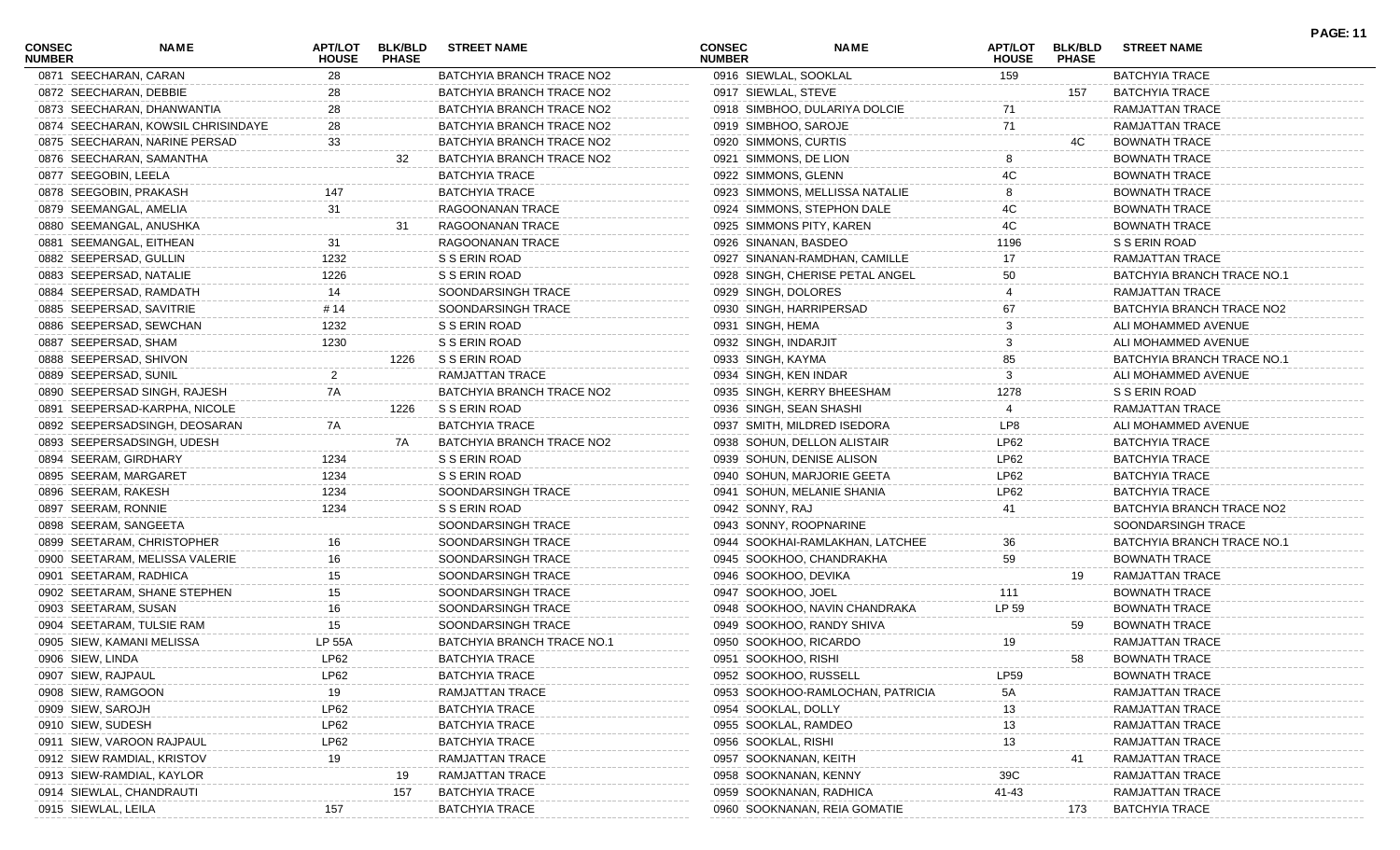| CONSEC<br><b>NUMBER</b> | <b>NAME</b>                      | <b>APT/LOT</b><br><b>HOUSE</b> | <b>BLK/BLD</b><br><b>PHASE</b> | <b>STREET NAME</b>         |
|-------------------------|----------------------------------|--------------------------------|--------------------------------|----------------------------|
|                         | 0961 SOOKNANAN, SATROHAN         | 41-43                          |                                | RAMJATTAN TRACE            |
|                         | 0962 SOOKNANAN, VIJANTEE         | 41-43                          |                                | RAMJATTAN TRACE            |
|                         | 0963 SOOKOO, DIANA               | 30                             |                                | BATCHYIA BRANCH TRACE NO.1 |
|                         | 0964 SOOKOO, SILUS ESTEFANO M S  | 14                             |                                | BATCHYIA BRANCH TRACE NO.1 |
|                         | 0965 SOOKRAJ, DINANATH           | 166                            |                                | <b>BATCHYIA TRACE</b>      |
|                         | 0966 SOOKRAJ, RAJKUMARIE         | 166                            |                                | <b>BATCHYIA TRACE</b>      |
|                         | 0967 SOOKRAJ, RAMDEEN            | 64                             |                                | <b>BATCHYIA TRACE</b>      |
|                         | 0968 SOOKRAJ, RAMNARINE          |                                | 156                            | <b>BATCHYIA TRACE</b>      |
|                         | 0969 SOOKRAJ, RAMROOP            | 158                            |                                | <b>BATCHYIA TRACE</b>      |
|                         | 0970 SOOKRAJ, SUMANTA            | 156                            |                                | <b>BATCHYIA TRACE</b>      |
|                         | 0971 SOOKRAM, ANJANEE            | 28                             |                                | RAMJATTAN TRACE            |
|                         | 0972 SOOKRAM, ARIEL SUENEELA     |                                | 61-62                          | <b>BATCHYIA TRACE</b>      |
|                         | 0973 SOOKRAM, ELLA               | 49                             |                                | RAGOONANAN TRACE           |
|                         | 0974 SOOKRAM, GEETA KALAWTIE     |                                | 1A                             | RAMJATTAN TRACE            |
|                         | 0975 SOOKRAM, KELLY KAMILLIA     | LP 61-62                       |                                | <b>BATCHYIA TRACE</b>      |
|                         | 0976 SOOKRAM, NALANDA KERDELL    |                                | LP61                           | <b>BATCHYIA TRACE</b>      |
|                         | 0977 SOOKRAM, OBROUY SHIVA       |                                | LP61-62                        | <b>BATCHYIA TRACE</b>      |
|                         | 0978 SOOKRAM, RAMDASSIE          |                                | 159                            | <b>BATCHYIA TRACE</b>      |
|                         | 0979 SOOKRAM, SABITA             | 28                             |                                | RAMJATTAN TRACE            |
|                         | 0980 SOOKRAM, SAMDAI             | 36                             |                                | RAMJATTAN TRACE            |
|                         | 0981 SOOKRAM, SHELDON            | 1A                             |                                | RAMJATTAN TRACE            |
|                         | 0982 SOOKRAM, SOOGRIM            | 61-62                          |                                | <b>BATCHYIA TRACE</b>      |
|                         | 0983 SOOKRAM, SUMATEE            |                                | 32                             | RAMJATTAN TRACE            |
|                         | 0984 SOOKRAM BEHARRY, HEMA       |                                | 28                             | RAMJATTAN TRACE            |
|                         | 0985 SOOKRAM-LATCHMAN, MALA      | 28                             |                                | RAMJATTAN TRACE            |
|                         | 0986 SOOMAIR, RAMDULARIE         |                                |                                | <b>BOWNATH TRACE</b>       |
|                         | 0987 SOOMAIR, SURUJLAL           |                                |                                | <b>BOWNATH TRACE</b>       |
|                         | 0988 SOONG, SARAH                | 37                             |                                | ALI MOHAMMED AVENUE        |
|                         | 0989 SUBHAN, NICHOLAS BRANDON    |                                | 116                            | <b>BATCHYIA TRACE</b>      |
|                         | 0990 SUKHOO, BRIAN CHANDRAKA     | 111                            |                                | <b>BOWNATH TRACE</b>       |
|                         | 0991 SYLVESTER, CRAIG            | 27                             |                                | RAMJATTAN TRACE            |
|                         | 0992 TAHAL, JENNA MARIE          | 21                             |                                | <b>BOWNATH TRACE</b>       |
|                         | 0993 TEELUCK, LUTCHMIN           | LP8                            |                                | ALI MOHAMMED AVENUE        |
|                         | 0994 TEERATH-DIPCHAND, KABETIA   | 146B                           |                                | <b>BATCHYIA TRACE</b>      |
|                         | 0995 THOMAS, KAMINI              |                                | 1232                           | S S ERIN ROAD              |
|                         | 0996 THOMAS, TRÉ ALDWYN NICHOLAS | 19                             |                                | ALI MOHAMMED AVENUE        |
|                         | 0997 THOMPSON, OBADIAH BRION     |                                | 57A                            | RAGOONANAN TRACE           |
|                         | 0998 VAID, SANDEEP               | 13                             |                                | <b>BOWNATH TRACE</b>       |
|                         | 0999 WATSON, CHAD ALFIE          | 39                             |                                | RAMJATTAN TRACE            |
|                         | 1000 WILLIAMS-LEWIS, JUDY        |                                | 13                             | SOONDARSINGH TRACE         |
|                         |                                  |                                |                                |                            |